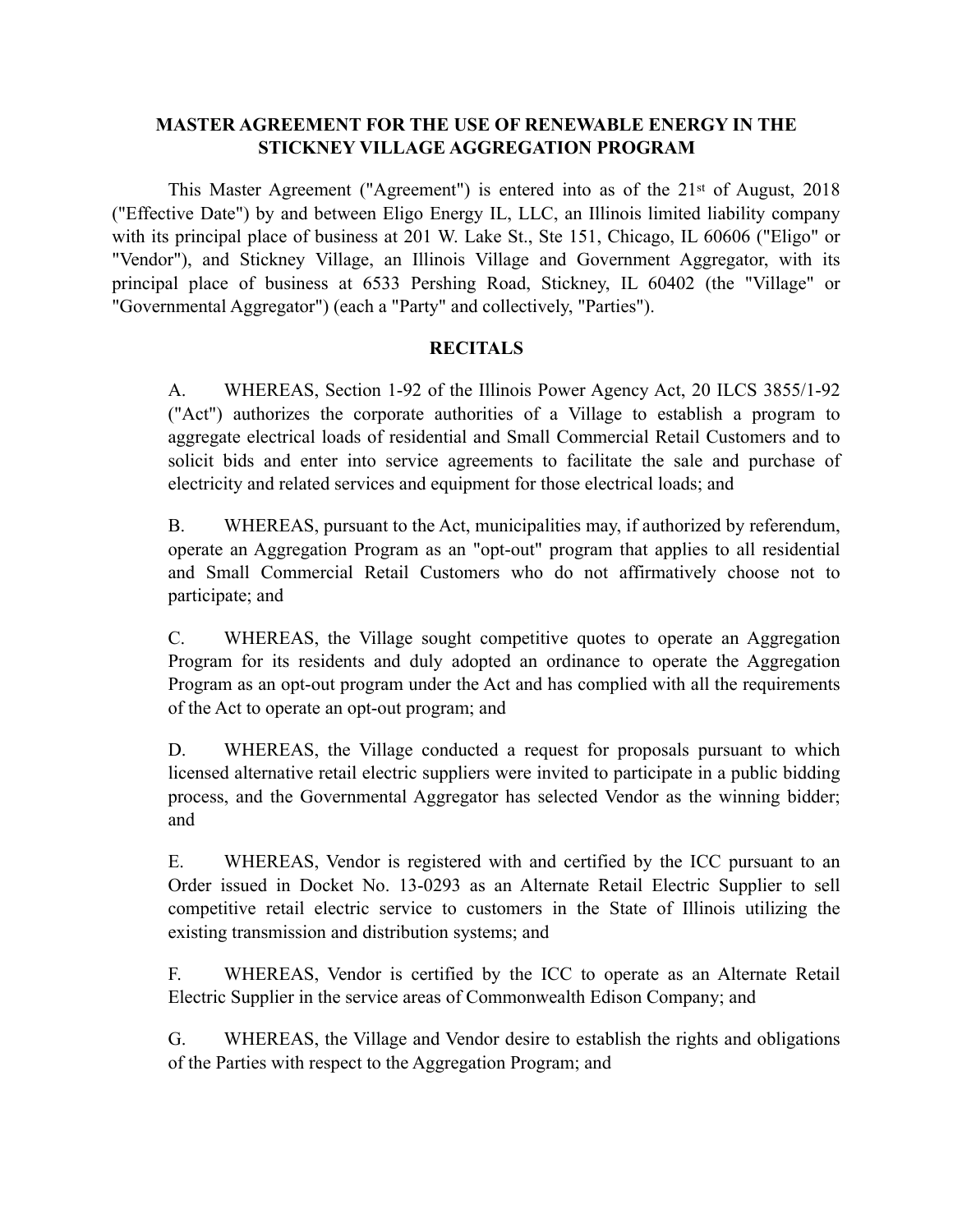H. WHEREAS, the Village and the Vendor agree that the provision of renewable energy should be promoted in order to reduce pollution and reduce the use of limited natural resources of the United States; and

I. WHEREAS, the Vendor is willing and able to supply electricity for the Aggregation Program with corresponding EPA Green Partner-eligible Renewable Energy Certificates to customers at a price which does not exceed the residential Price to Compare for ComEd electricity supply charges.

NOW, THEREFORE, in consideration of the mutual covenants and agreements set forth herein, and for other good and valuable consideration, the receipt and sufficiency of which are hereby acknowledged, the Parties agree as follows:

#### **DEFINITIONS**

Whenever used in this Agreement, the following terms shall have the meanings defined below except where the context indicates otherwise:

"Act" shall refer to the Illinois Power Agency Act, 20 ILCS 3855/1-1 *et seq*.

"Affiliate" shall mean any person, firm, corporation (including, without limitation, service corporation and professional corporation), partnership (including, without limitation, general partnership, limited partnership and limited liability partnership), limited liability company, joint venture, business trust, association or other entity that now or in the future directly or indirectly controls, is controlled by, or is under common control with Vendor.

"Aggregation" or "Village Aggregation" shall mean the pooling of residential and small commercial retail electrical loads located within the Village for the purpose of soliciting bids and entering into service agreements to facilitate for those loads the sale and purchase of electricity and related services and equipment all in accordance with Section 1-92 of the Act.

"Aggregation Area" shall have the meaning set forth in Section 1.1.1 of this Agreement.

"Aggregation Consultant" or "Consultant" shall refer to any independent consultant with demonstrated expertise in electric supply contracting that is retained by the Village to assist with the implementation of the Program.

"Aggregation Group" shall mean all the residential and small commercial retail customers of ComEd in the corporate limits of the Village that are permitted under the terms of the Act to participate in the Program.

"Aggregation Member" or '"Member" shall mean a person or legal entity enrolled in the Stickney Municipal Aggregation Program for competitive retail electric services and a member of the Aggregation Group.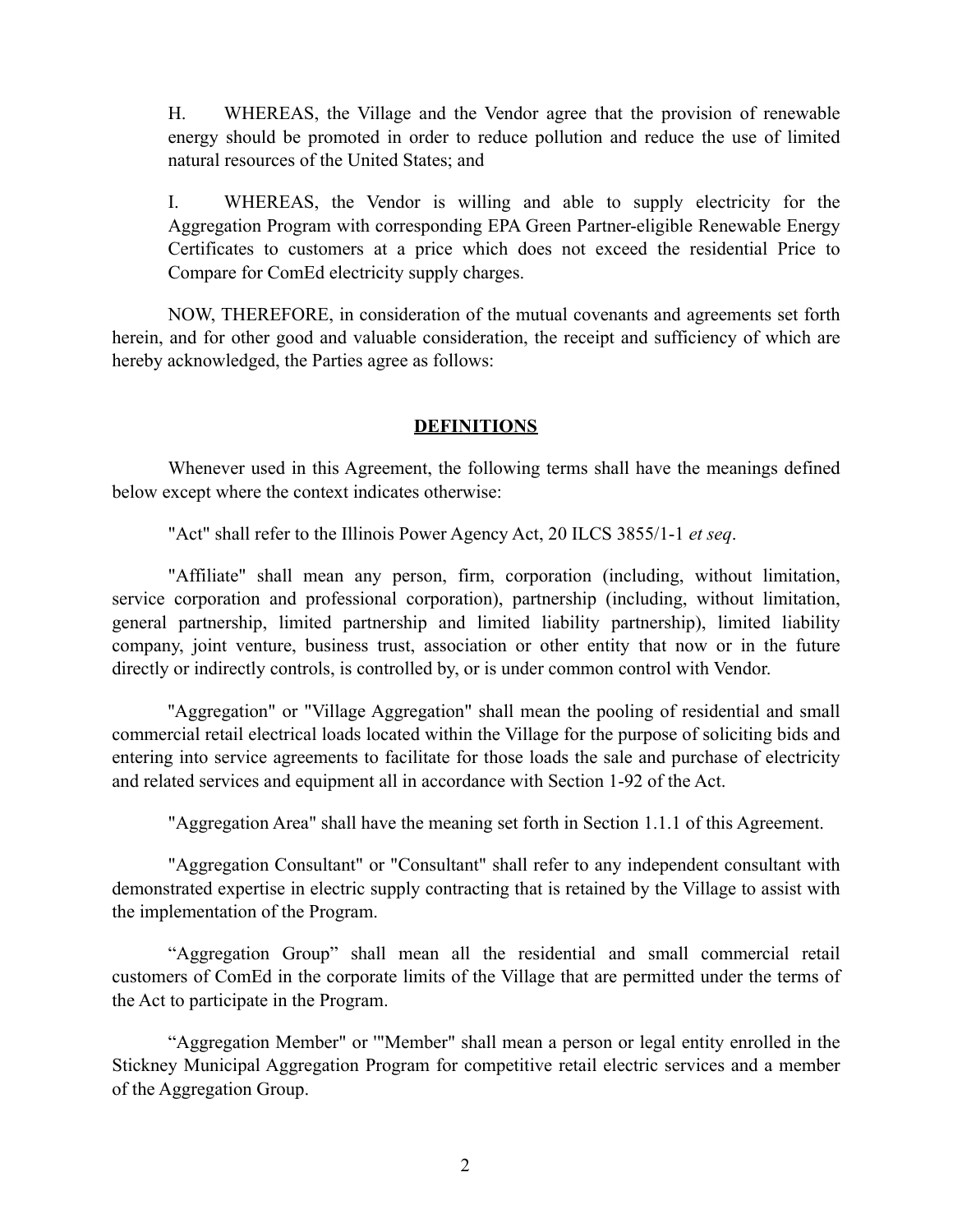"Aggregation Program" or "Program" means the program developed and implemented by the Village of Stickney, as a Municipal Aggregator under the Act, to provide ComEd residential and small commercial retail customers in the Village with retail electric generation services.

"Alternative Retail Electric Supplier" or "ARES" shall mean an entity certified by all required authorities of the State of Illinois to provide competitive retail electric supply service(s), and which is duly selected by the Village to be the entity responsible to provide the required retail electrical supply service related to an Aggregation Program as defined in the Act, Village Ordinances and applicable rules and regulations of any authorized agency of the State of Illinois and has duly executed a Power Supply Agreement with the Village. For purposes of this Plan, the definition of Alternative Retail Electric Supplier is more completely set forth in 220 ILCS 5/16-102.

"Ancillary Services" shall mean the necessary services that shall be provided in the generation and delivery of electricity, and shall include, without limitation: coordination and scheduling services (load following, energy imbalance service, control of transmission congestion); automatic generation control (load frequency control and the economic dispatch of plants); contractual agreements (loss compensation service); and support of system integrity and security (reactive power, or spinning and operating reserves).

"Commonwealth Edison" or "ComEd" shall mean the Commonwealth Edison Utility Company as the entity that has a franchise, license, permit or right to distribute, furnish or sell electricity to retail customers within the Consortium Villages.

"Confidential Information" shall have the meaning set forth in Section 9.2 of this Agreement.

'"Default Tariff Service" shall mean the electricity supply services available to eligible retail customers of Commonwealth Edison.

"Early Termination Date" shall have the meaning set forth in Section 5.2.1 of this Agreement.

"Eligible Customer" shall have the meaning set forth in Section 1.1.1 of this Agreement.

"Energy" shall mean generated electricity.

"Fixed Price" shall mean a non-variable and guaranteed Full Commodity Price for a specified period. This price includes all costs associated with delivering electricity to the Delivery Point and ComEd's Utility Consolidated Billing and Purchase of Receivables services (presently set at zero and subject to pass-through if changed to non-zero).

"Force Majeure Event" is defined in Section 6.2 of this Agreement.

"Full Commodity Price" shall mean the all-inclusive costs associated with delivering electricity to the Delivery Point plus costs associated with ComEd's Utility Consolidated Billing and Purchase of Receivables services. Such costs include, but are not limited to: tariff charges,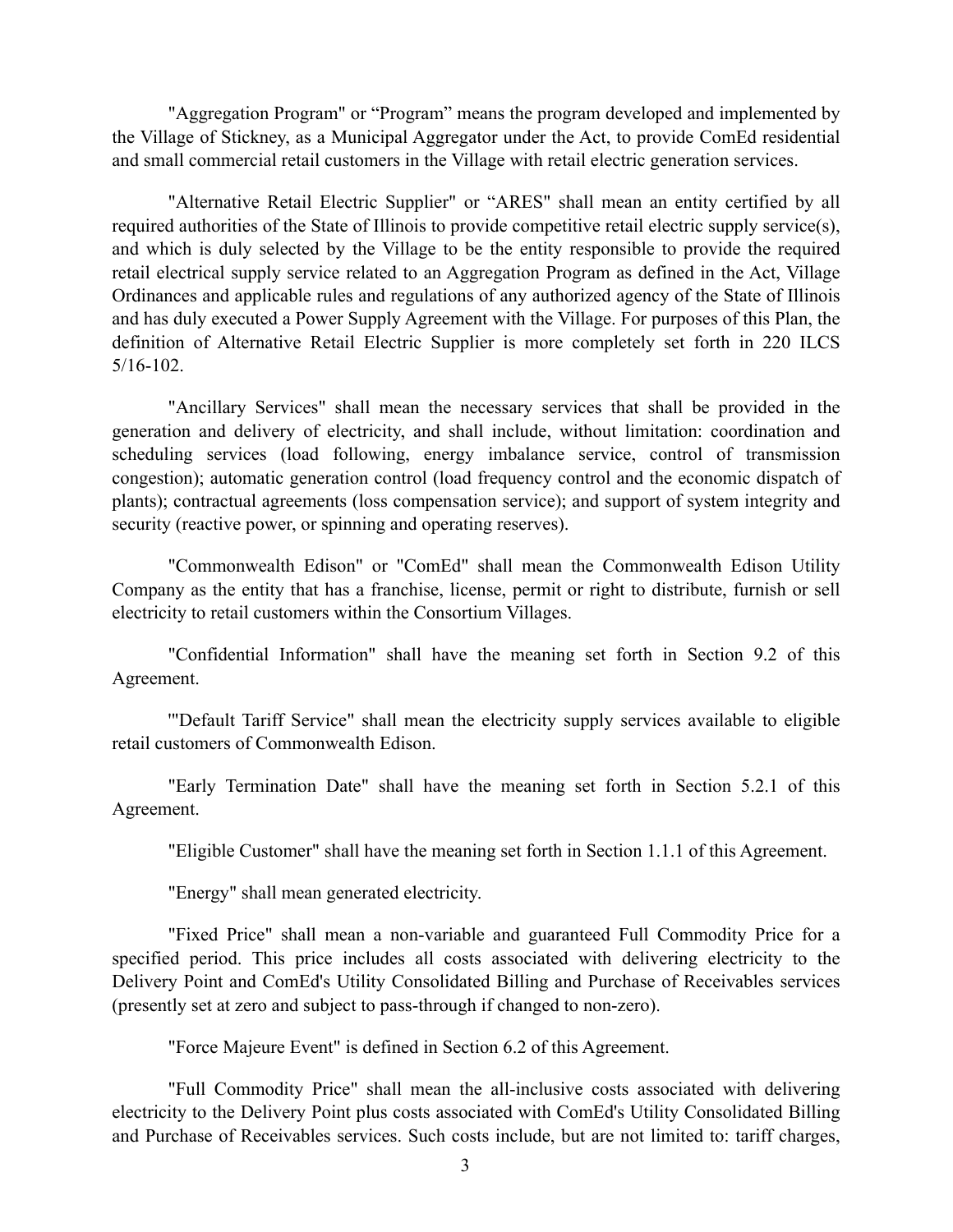rates and rate adjustments, transportation costs, capacity charges, ancillary service costs and credits, hedging and risk management fees, losses, and all other surcharges, taxes, custom duties/ charges and balancing costs.

"'Full Electricity Requirements" shall mean a sale of electricity supplies and services by the supplier in which the seller pledges to meet all of the each Member's requirements, and the Members pledge to buy all of their electricity requirements from the supplier, for the delivery period identified in the RFP.

"Governmental Aggregator" or "Municipal Aggregator" shall mean the Village operating an Aggregation Program under the legislative authority granted the Village to act as an aggregator to provide a competitive retail electric service to residential and small commercial retail customers of ComEd in the Village. Pursuant to the Act, an Aggregator is not a public utility or an alternative retail electric supplier.

"ICC" shall mean the Illinois Commerce Commission as described in 220 ILCS 5/2-101.

"Insurance" shall mean the policy enclosed in Exhibit D.

"Load" shall mean the total demand for electric energy required to serve the Village residential and small commercial customers in the Aggregation Program.

"Opt-Out" shall mean the process by which a Member who would be included in the Program chooses not to participate in the Program.

"Opt-Out Notice" shall mean the notice delivered to each Member by the Village, identifying the procedures and protocols for the Member to opt out or: and choose not to participate in, the Program

"PIPP" shall mean a Percentage of Income Payment Plan created by the Emergency Assistance Act, 305 ILCS 20•l 8, to provide a bill payment assistance program for low-income residential customers.

"PJM" shall mean PJM Interconnection, L.L.C., a regional transmission organization that coordinates the movement of wholesale electricity in all or parts of 13 states and the District of Columbia, including the Commonwealth Edison service territory.

"Plan" or "Plan of Operation and Governance" shall mean this Aggregation Plan of Operation and Governance adopted by the Village pursuant to the requirements set forth in Section 1-92 of the Act.

"Point of Delivery" shall mean the interconnection between the RTO and the Electric Utility to which Vendor shall deliver the electricity under the Aggregation Program for delivery by the Electric Utility to the Participating Customers.

"Power Supply Agreement" shall mean the contract between the Village and the Alternative Retail Electric Supplier.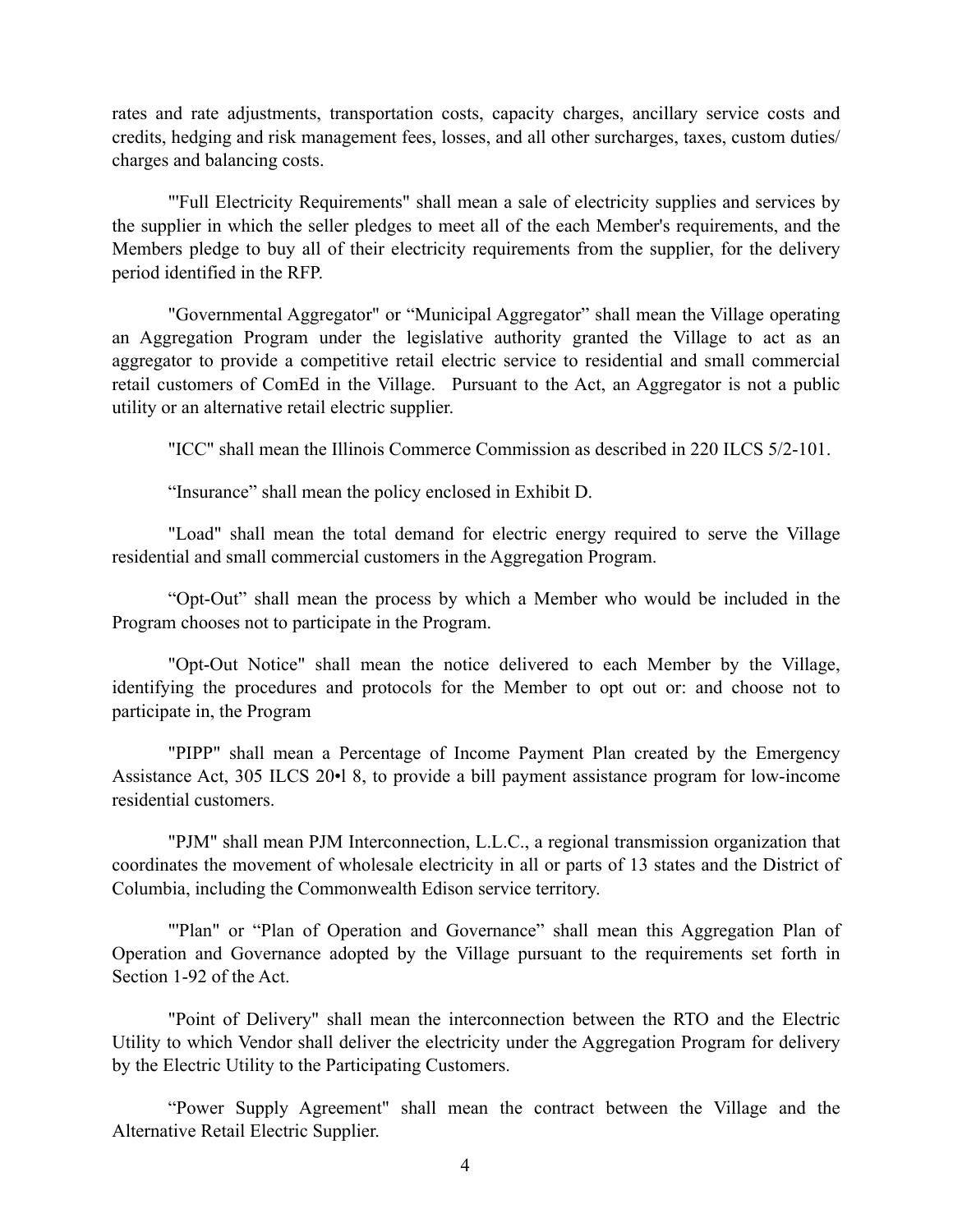"'Power Supply Bid" shall mean the procurement process utilized by the Village on behalf of Eligible Retail Customers to solicit prices for services from certified Alternative Retail Electric Suppliers.

"Price to Compare" ("PTC") shall mean the unit price for ComEd electricity supply services which is the sum of the electricity supply charge plus the transmission services charge, and specifically excluding the purchased electricity adjustment ("PEA"), for non-electric space heating customers as established by ComEd Rider PE (Purchased Electricity) and Rate BES (Basic Electricity Service) or their successor Rates and Riders. Average Annual Price to Compare shall mean the weighted average of the Summer Price to Compare (June-September) and the Non-Summer Price to Compare (October-May).

"REC" shall mean EPA Green Partner-eligible Renewable Energy Certificate(s).

"Retail Customer Identification Information" shall mean the retail customer information supplied by Commonwealth Edison to the Supplier in connection with the implementation of the Aggregation Program.

"RTO" shall have the meaning set forth in Section 2.1.1 of this Agreement.

"Regulatory Event" is defined in Section 2.6.1 of this Agreement.

"Retail Electric Supply" shall mean the unbundled sale and delivery of electric generation service to a single entity using electric power or energy at a single premises that is receiving tariffed transmission and distribution services from an electric utility.

"Services" is defined in Section 2.1 of this Agreement.

"Small Commercial Retail Customer" shall mean a retail customer with an annual electricity consumption of less than 15,000 kilowatt-hours; provided, however, that the definition of Small Commercial Retail Customer shall include such other definition or description as may become required by law or tariff.

"Supplier" or "Vendor" shall mean the Alternative Retail Electric Supplier, Eligo Energy IL, LLC, selected by the Village to provide electricity supplies and services to Aggregation Members.

"Tariffed Service" shall have the meaning set forth in Section 2.5 of this Agreement.

"Term" is defined in Section 2.4.1 of this Agreement.

"Terms of Service" is defined in Section 2.1.1.

"Village" shall mean the Stickney Village, Illinois, acting by and through its corporate authorities, and authorized Village employees.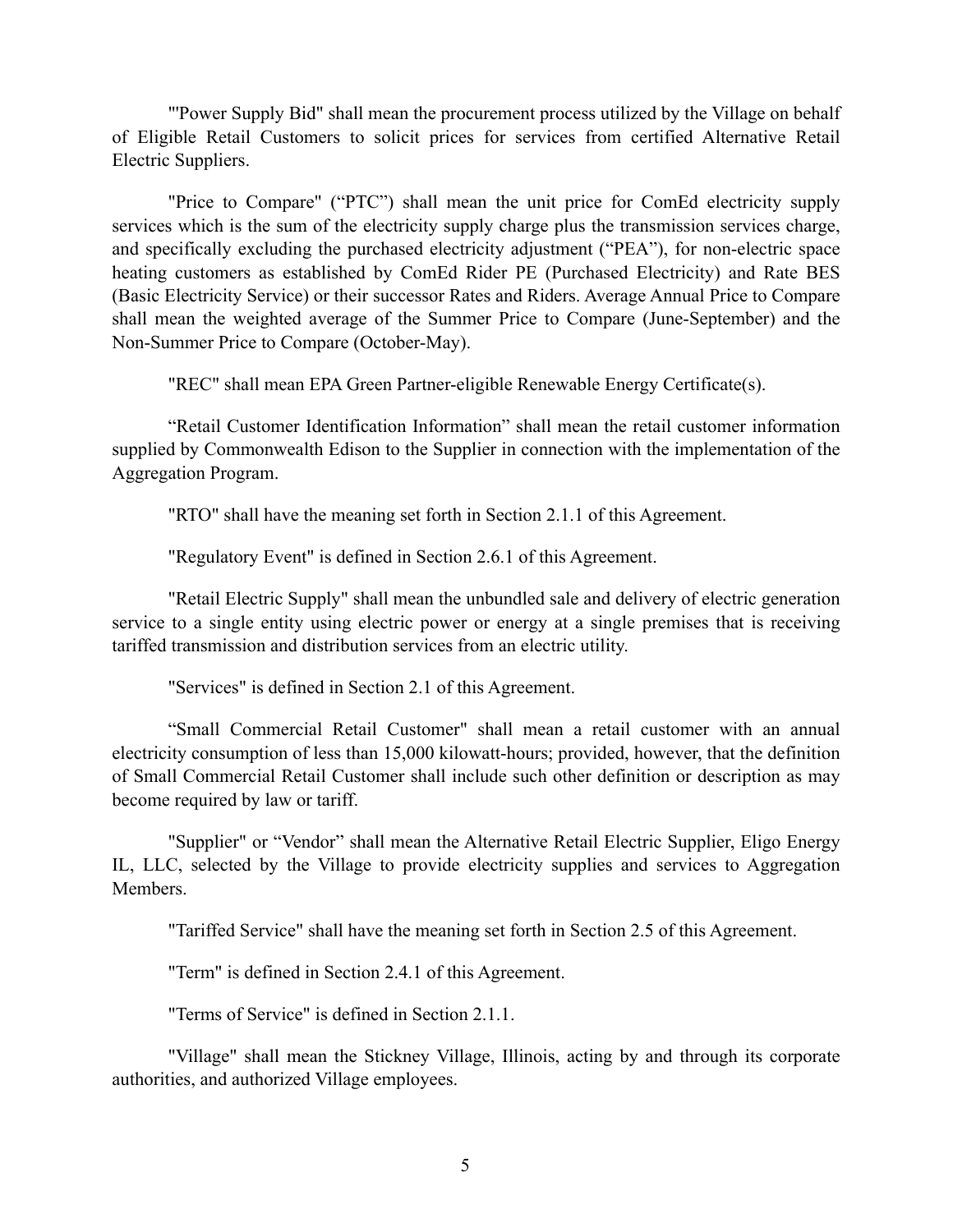"Village Designee" shall mean the person (or persons) authorized to act on behalf of the Village Board.

"Village Event of Default" shall have the meaning set forth in Section 5.1.1 of this Agreement.

"Vendor" or "Supplier" shall mean Eligo Energy IL, LLC.

"Vendor Event of Default" shall have the meaning set forth in Section 5.1.2 of this Agreement.

"Withdrawing Customer" shall have the meaning set forth in Section 3.4 of this Agreement.

**1.**

# **GENERAL REQUIREMENTS**

#### 1.1. Governmental Aggregator Obligations and Authority

1.1.1. The Governmental Aggregator: (1) shall take all necessary action as required by the Act to develop, adopt and maintain an Aggregation Program for all applicable residential and Small Commercial Retail Customers within its boundaries (the "Aggregation Area") that the Governmental Aggregator has determined are eligible to participate in the Aggregation Program ("Eligible Customers"); (2) shall request the names and addresses of Eligible Customers from the Electric Utility; (3) shall hold and publish notice of any required public meetings regarding the Aggregation Program; and (4) hereby authorizes Vendor to contract for Retail Electric Supply with those Eligible Customers that do not opt-out of the Aggregation Program, rescind their switch to Vendor as part of their enrollment in the Aggregation Program, otherwise terminate their participation in the Aggregation Program, or have their participation terminated by the Governmental Aggregator, or their Retail Electric Supply terminated by Vendor or the Electric Utility ("Aggregation Program Customer" or "Participating Customer").

1.1.2. The Governmental Aggregator shall, on a commercially reasonable basis and in a timely manner, forward to Vendor all notices from the Electric Utility concerning Participating Customers' accounts served pursuant to this Agreement, including but not limited to verbal or written notices regarding transition costs, changes in the terms and conditions of tariffs, rates or riders, and notices concerning the operation and reliability of the Electric Utility's system.

1.1.3. Governmental Aggregator has the authority to designate, and has designated, Vendor as its full requirements ARES for the Eligible Customers for the Term of this Agreement.

1.1.4. During the Term of this Agreement, the Governmental Aggregator hereby grants Vendor the exclusive rights to provide Retail Electric Supply to the Eligible Customers.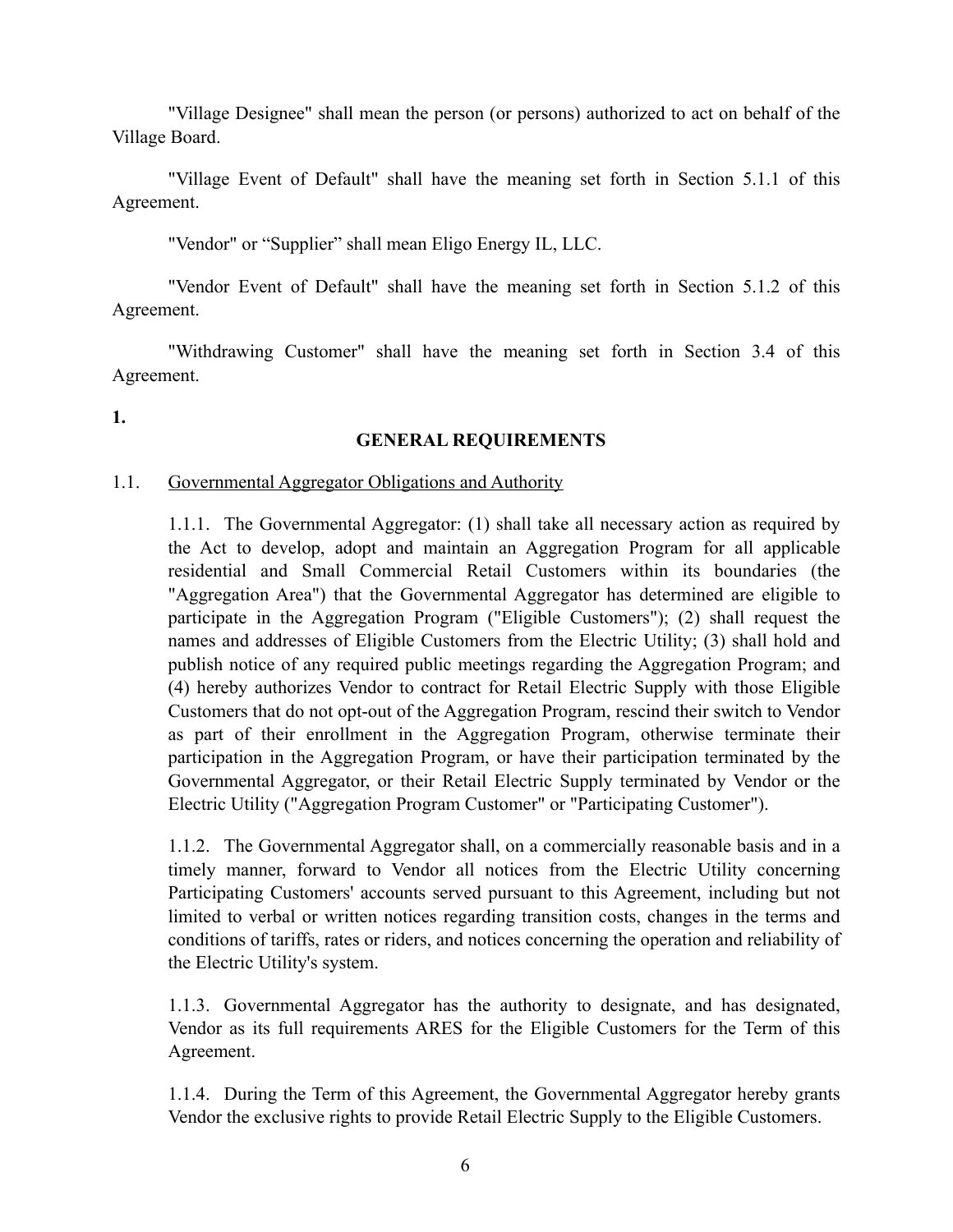1.1.5. Customer Data and Load Forecast Information. Vendor and Governmental Aggregator shall cooperate to obtain the consent of Participating Customers to obtain all available Eligible Customers' data and historical load and load forecast information, related to the Participating Customer's load and consumption, from any entity in possession of such data, subject to the limitations on disclosure of customer information described in Section 16-122 of the Public Utilities Act and Section 2HH of the Consumer Fraud and Deceptive Business Practices Act and any other applicable laws or regulations. Additional costs for Participating Customers that are interval metered shall be borne by the Participating Customers.

1.1.6. Service Inquiries and Service Notices to Participating Customers. Participating Customers may direct inquiries regarding this Agreement, and Retail Electric Supply provided hereunder, and any electric generation supply or billing questions, to Vendor at the address and phone number provided in Section 10.1, which address and phone number shall be provided in communications with Participating Customers regarding the Aggregation Program. Participating Customers should direct inquiries concerning Electric Utility related emergency, power outage, wire or service maintenance, metering, Electric Utility service billing or other similar Electric Utility related concerns to the Electric Utility.

1.1.7. Point of Sale. Governmental Aggregator and Participating Customers acknowledge and agree that Vendor shall have no responsibility for damage to any property, equipment or devices connected to the Participating Customers' electrical system. Notwithstanding the foregoing, Vendor shall act in such a manner so as to minimize the risk of damage to any Participating Customer's property.

# **2.**

# **VENDOR OBLIGATIONS**

# 2.1. Vendor Obligations.

<span id="page-6-0"></span>2.1.1. Vendor shall supply all of the following services in support of the Program (collectively, the "Services"): Commencing on the Effective Date and during the Term, subject to the terms of this Agreement and the Terms of Service applicable to the Participating Customers (as set forth in Attachment B hereto) (the "Terms of Service"), Vendor shall provide Retail Electric Supply (subject to the terms of the appropriate transmission and/or distribution tariffs of the Electric Utility) sufficient to serve the total electric generation needs of the Participating Customers. Vendor shall arrange for the delivery of Retail Electric Supply in accordance with the requirements of the Participating Customers' respective Electric Utility and Independent System Operator ("ISO") or Regional Transmission Organization ("RTO") according to the rules, regulations, and tariffs governing Retail Electric Supply from an alternative supplier to the Point of Delivery, recognizing that the Electric Utility provides utility distribution service from the Point of Delivery to the Point of Sale. To the extent that any services or requirements are provided by the Electric Utility, Vendor shall not be responsible for the provision of such services. Notwithstanding the foregoing, Vendor is not responsible for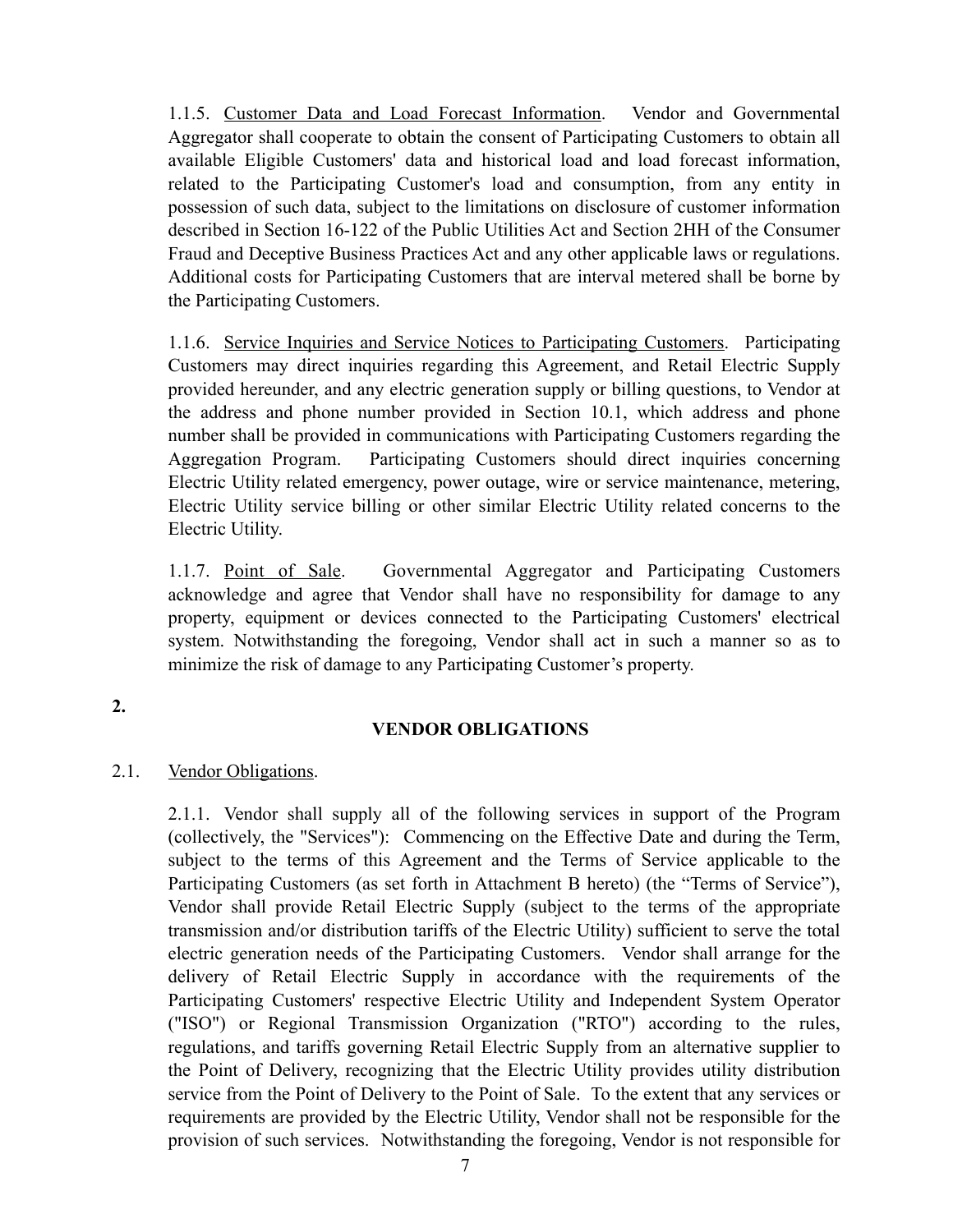the performance or failure to perform of the provider of such transmission, distribution, or ancillary services, or the consequences of such performance or failure to perform. Notwithstanding the foregoing, the Village shall coordinate and operate with electric utilities in such a manner so as to not jeopardize the transmission, distribution or ancillary services.

2.1.2. Vendor shall be responsible for all acts necessary for Vendor to perform its obligations hereunder, including but not limited to the scheduling of delivery of Retail Electric Supply hereunder.

2.1.3. Vendor shall provide Aggregation Program Customers with the environmental disclosure data and other data it is required to provide, if any, to comply with applicable law and the rules of the ICC or other applicable authority.

2.1.4. Vendor may provide periodic refresh mailings during the Term of this Agreement. All Eligible Customers who have previously exercised their right to opt-out, rescind or have previously been removed from the Aggregation Program shall be omitted from all subsequent refresh mailing lists during the Term. All Eligible Customers enrolled pursuant to a refresh mailing or opted-in pursuant to this Agreement shall receive Retail Electric Supply at the prices set forth in Attachment A.

2.1.5. Vendor shall purchase Renewable Energy Certificates to offset the estimated aggregate electricity usage required to serve the Village residential and small commercial customers in the Aggregation Program.

- 2.2. Subcontracting. Vendor may subcontract the performance of its obligations under this Agreement upon receiving written approval form the Village. However, no subcontract shall relieve Vendor of any of its obligations and/or liabilities under this Agreement. Vendor shall be responsible for all payments and obligations as between Vendor and subcontractors, and Governmental Aggregator shall not be responsible for payments to any such subcontractor. Notwithstanding the foregoing, any subcontractor must perform the services described herein and no subcontract shall be utilized by Vendor unless and until the Village has approved of the subcontractor in writing.
- 2.3. Compliance with Plan of Operation and Governance. Vendor shall comply with all the terms and conditions of the Act and shall comply with the Plan of Operation and Governance adopted by Village, a copy of which Plan is marked as Attachment C and made a part hereof as if fully set forth by this reference. In the event of a conflict between this Agreement and the Plan, this Agreement shall control.
- 2.4. Term and Termination

2.4.1. Term of Agreement and Termination. The term of this Agreement shall commence with the first meter reading in October 2018 and end in May of 2021 (the "Term"). The Term may be renewed by mutual agreement for additional 1-3 year renewal terms as agreed upon by the Parties. No more than three (3) months prior to the end of the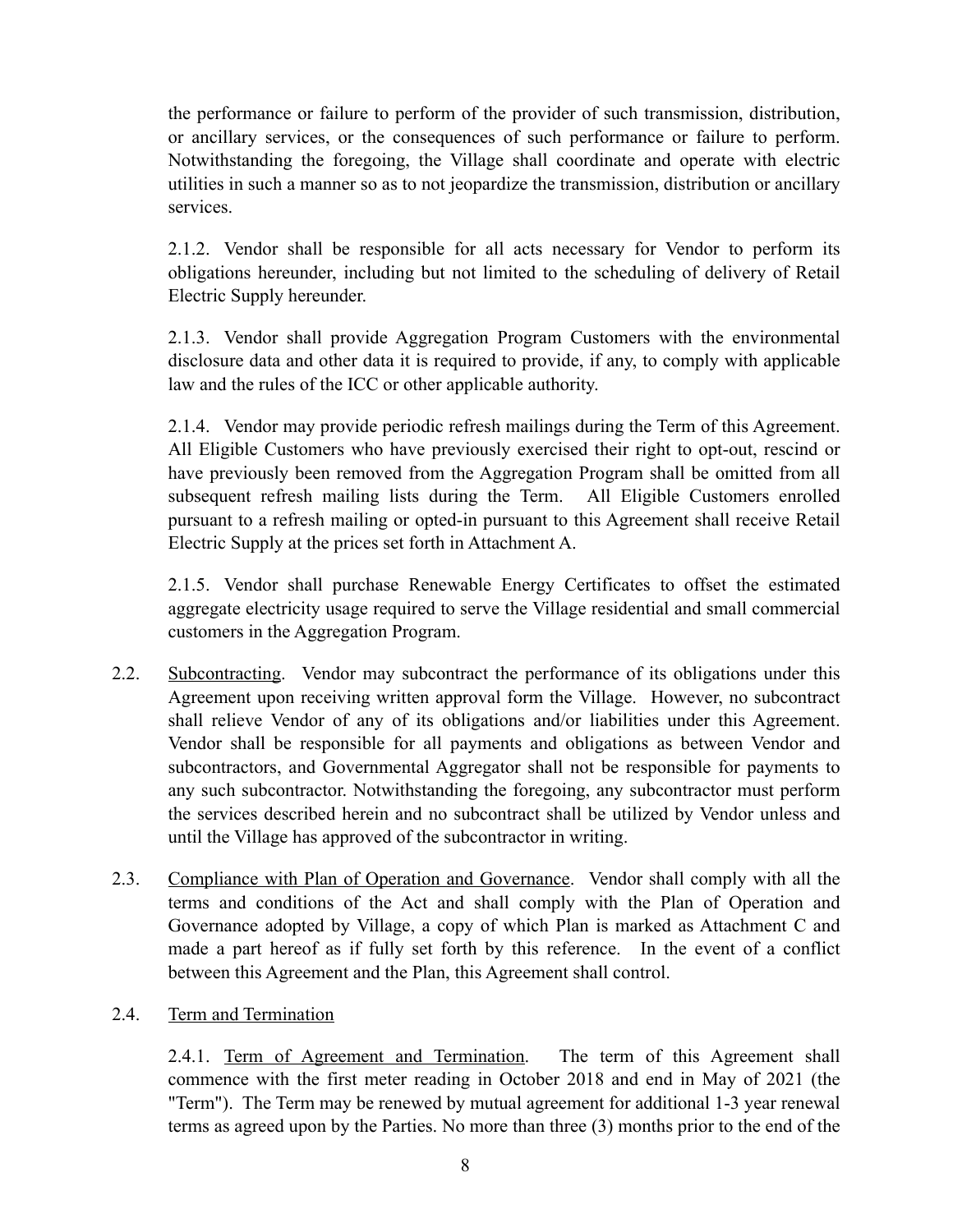Term, Vendor shall initiate negotiations on pricing for any additional term with the Governmental Aggregator if it intends to continue service under this Agreement. If the Parties cannot agree upon a price, then this Agreement shall terminate and Vendor shall continue to provide service to Eligible Customers on a month to month variable rate basis until such service is cancelled as provided for in the Terms of Service. This Agreement may be terminated prior to the expiration of the Term in compliance with this Agreement's provisions, if: (1) a Party exercises its right under Article [5](#page-11-0) to terminate this Agreement; or (2) a Regulatory Event occurs and the Parties are unable to mutually negotiate modification(s) to this Agreement so that the adversely-affected Party may be restored to a reasonably similar economic position that the adversely-affected Party would have been in but for the occurrence of the Regulatory Event. Vendor shall have the obligation to provide electricity for the full period of the Term regardless of the start date in which the power begins to flow.

2.4.2. Term of Enrollment. Vendor warrants that it will enroll the customers within thirty (30) calendar days of the Government Aggregator providing lists of Eligible Customers' account information to Vendor. As provided for in the Terms of Service, Participating Customers shall remain enrolled in the Aggregation Program until the Participating Customer exercises the right to opt-out, or they otherwise terminate their participation in the Aggregation Program, their Retail Electric Supply is terminated by Vendor or the Electric Utility, or their electric service is terminated by the Electric Utility, whichever occurs first. In any case, the supply shall occur for the Term as contracted.

Interaction Between Termination Dates of this Agreement and Contracts with the Participating Customer. Participating Customers initially enrolled in the Aggregation Program shall receive Retail Electric Supply at the rate(s) set forth in this Agreement. If this Agreement is terminated prior to the end of the Term due to a Regulatory Event, then Retail Electric Supply will terminate early and the Participating Customers will be switched to the applicable tariffed services provided by the Electric Utility as required by 220 ILCS 5/16-103 and defined by its rates on file with the ICC pursuant to 220 ILCS 5/Art. IX. ("Tariffed Service") in accordance with the standard switching rules and applicable notices. If this Agreement is terminated pursuant to the terms of Article [5](#page-11-1), the Retail Electric Supply will terminate early, and the Participating Customers may choose another ARES Provider or will be switched to Tariffed Service in accordance with the standard switching rules and applicable notices. If this Agreement is terminated prior to the end of the Term pursuant to Article 5 and a Participating Customer has not selected another supplier, such Participating Customer will be switched to Tariffed Service from its Electric Utility.

# 2.5. Regulatory Contingencies.

2.5.1. Regulatory Events. The following as well as the events described in Section 2.6.3 will constitute a "Regulatory Event" governing the rights and obligations of the Parties under this Agreement:

(i) Illegality. If, due to the issuance of an order, or adoption of, or change in, any applicable law, rule, or regulation, or in the interpretation of any applicable law, rule,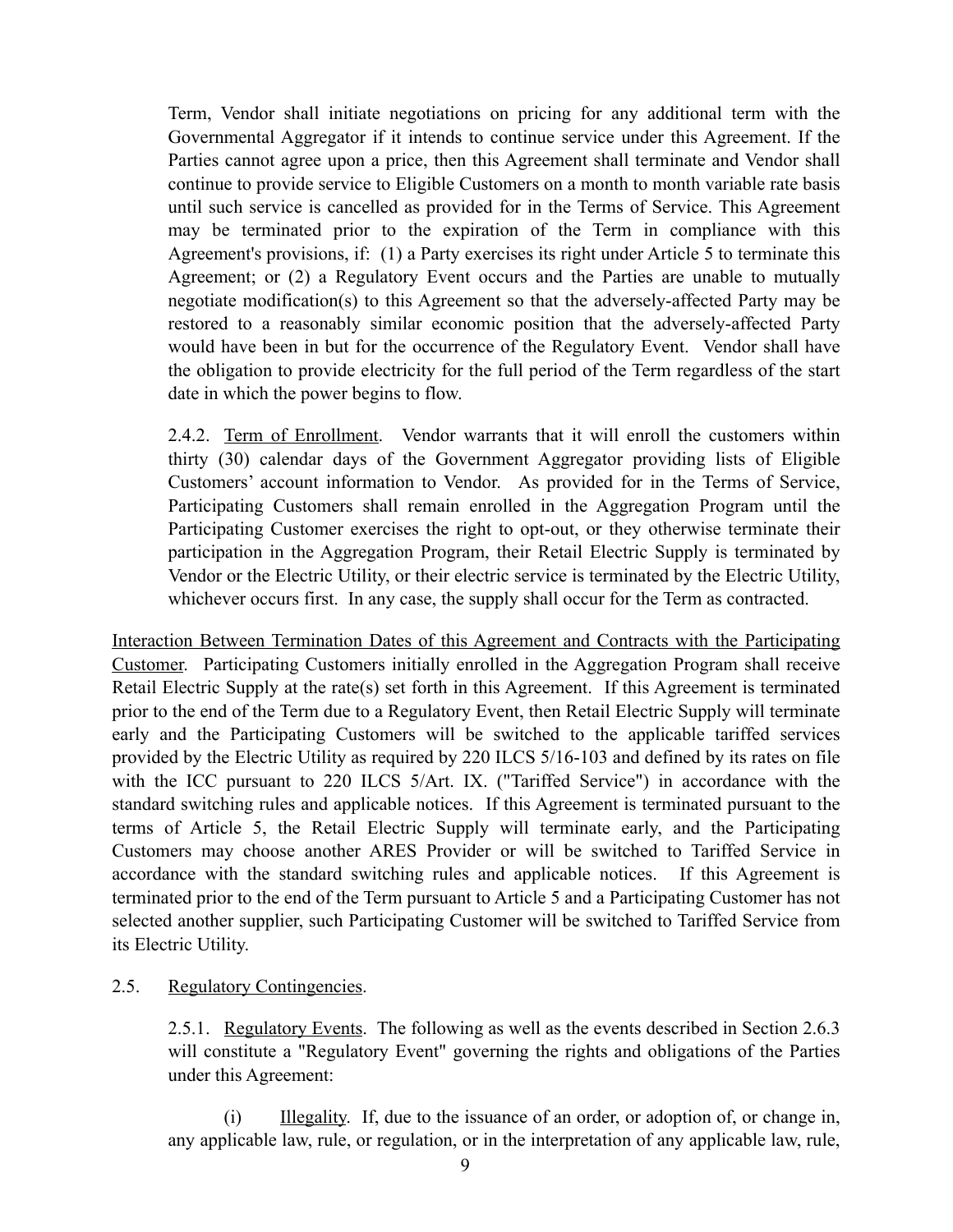or regulation, by any judicial, regulatory, administrative or government authority with competent jurisdiction, it becomes unlawful for a Party to perform any obligation under this Agreement.

(ii) Material Adverse Government Action. If (A) any regulatory agency or court having competent jurisdiction over this Agreement requires a change to the terms of this Agreement that materially adversely affects a Party, or (B) any regulatory or court action adversely and materially impacts a Party's ability to perform or otherwise provide services pursuant to this Agreement.

2.5.2. Notice, Negotiation, and Early Termination. If the ICC shall take Regulatory action against Vendor, causing a Regulatory Event, Vendor shall give notice to the other Party that such event has occurred. The Parties will mutually attempt to negotiate modification(s) to this Agreement so that the adversely-affected Party may be restored to a reasonably similar economic position that the adversely-affected Party would have been in but for the occurrence of the Regulatory Event. If the Parties are unable, within thirty (30) days of entering into negotiations, to agree upon modification(s) to this Agreement, the adversely affected Party shall have the right, upon thirty (30) days notice, to terminate this Agreement without liability and close out its obligations hereunder.

2.5.3. Regulatory Events Defined. Regulatory changes or rulings, legislative and agency acts, and judicial rulings covered by preceding Section 2.5.1, include but are not limited to: (i) material changes (including by PJM) affecting Vendor's ICC Certification applicable to this Agreement/franchise status, fees, costs, or requirements; (ii) other material changes or clarifications of federal, state or local government certification, licensing or franchise requirements for Alternative Retail Electric Suppliers in Illinois.

- 2.6. Termination Obligations. Termination of this Agreement shall not relieve either Party of the obligation(s) to pay amounts owed for actual performance of obligations rendered prior to the termination of this Agreement. No consequential damages or lost profits shall be paid as damages under this Agreement.
- 2.7. Termination Notices. In the event of termination hereunder, the terminating Party shall exercise its commercially reasonable efforts to communicate to the non-terminating Party the upcoming possibility of termination. In the event that this Agreement is terminated prior to the end of the Term, each individual Participating Customer of the Aggregation Program will be provided written notification from the terminating Party of the termination of this Agreement at least thirty (30) days prior to termination, and in compliance with other regulatory or legal requirements, and Participating Customers will also be notified of their right to return to the Electric Utility or to select an Alternate Retail Electric Supplier. All other notification(s) shall be in accordance with ICC requirements.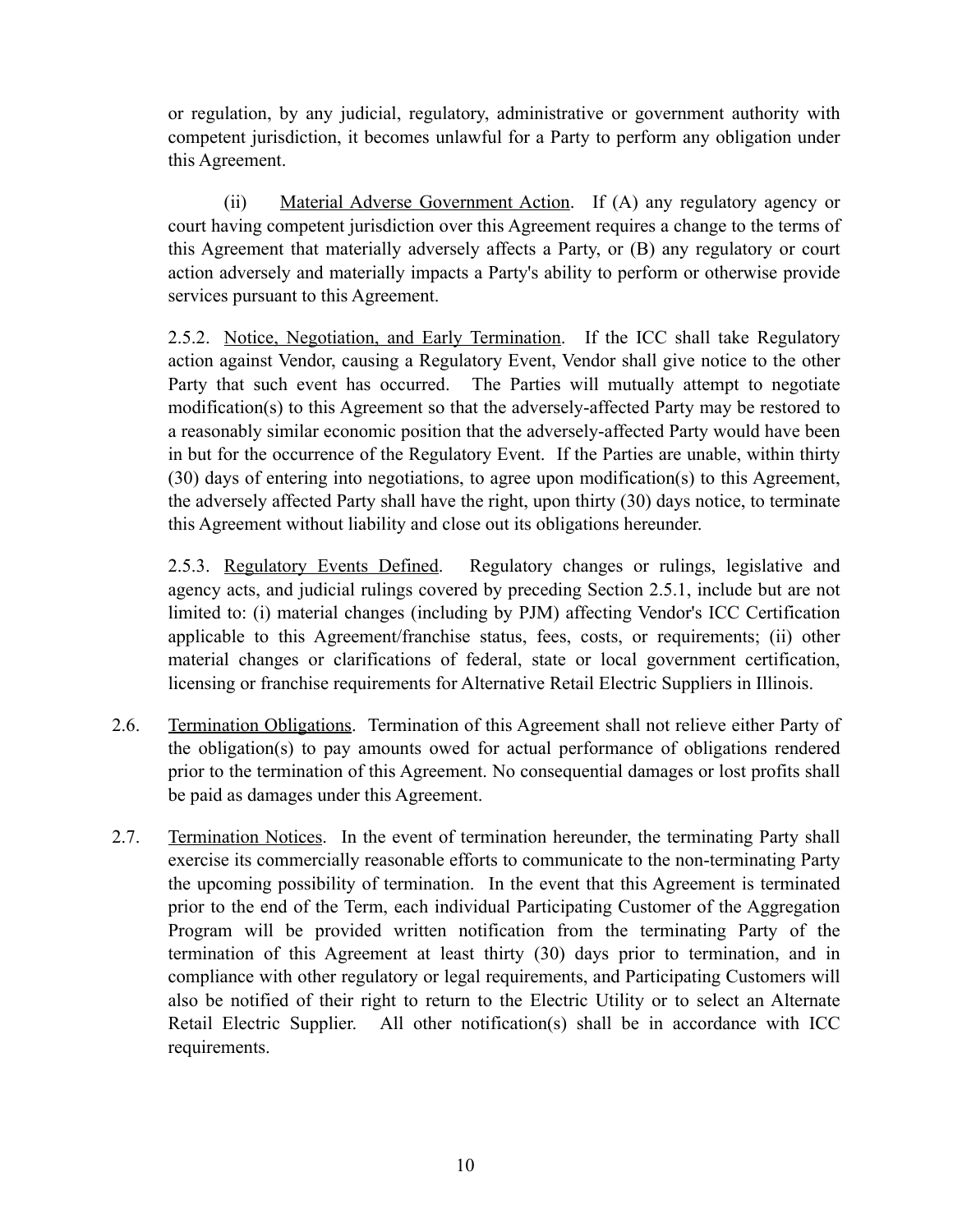# **ENERGY SCHEDULING, TRANSMISSION, PRICING AND DELIVERY**

Scheduling, Transmission and Delivery of Power. During the Term, Vendor shall schedule Energy as required by the RTO or other transmission provider and the Electric Utility, and shall arrange for transmission and distribution service to the Participating Customers. Vendor will arrange for necessary electric distribution and transmission rights for delivery of such Energy to provide the Retail Electric Supply hereunder and subject to the understanding that Vendor has an obligation to make deliveries to Participating Customer as set forth in Section [2.1](#page-6-0) except pursuant to Section 2.6 or Article 6 of this Agreement. Vendor does not take responsibility for any delivery of services supplied by the Electric Utility or RTO, or for the consequences of the failure to provide such services. Vendor shall not be responsible to Participating Customer in the event the Electric Utility or RTO disconnects, suspends, curtails or reduces service to Participating Customer (notwithstanding whether such disconnection is directed by the ISO) in order to facilitate construction, installation, maintenance, repair, replacement or inspection of any of the Electric Utility's facilities, or to maintain the safety and reliability of the Electric Utility's electrical system, or due to emergencies, forced outages, potential overloading of the Electric Utility's transmission and/or distribution circuits, or a Force Majeure Event or for any other reason permitted by the Electric Utility's tariff or any other acts or omissions of the Electric Utility.

# 3.1. Pricing

3.1.1. During the Delivery Period, Vendor shall provide Retail Electric Supply to all Participating Customers at the pricing set forth on Attachment A, Initial Term Pricing. The Vendor shall receive the price in full payment for all Services, and shall not be entitled to any additional costs, adjustments, charges, fees, or any other payments or compensation. The Village acknowledges that the price does not include sales or other consumer-based taxes applicable to Participating Customers or other taxes that are not applicable to the Vendor.

Failure of Delivery. In the event that Vendor fails to schedule all or part of the Retail Electric Supply as set forth herein and Vendor's failure is not due to a Force Majeure Event, and a Participating Customer is required to obtain and pays for Tariffed Service or other Energy supply arrangement necessary to cure such Energy deficiency, Vendor shall reimburse Participating Customer, no later than ten (10) days after receipt of invoice or the date payment would otherwise be due to Vendor, an amount determined by multiplying (a) the aggregate deficiency in the Retail Electric Supply by (b) the Replacement Price. IN THE EVENT OF VENDOR'S FAILURE TO PERFORM DUE TO A NON-FORCE MAJEURE EVENT, VENDOR'S OBLIGATION TO PAY SUCH AMOUNT DURING THE PERIODS OF NON-DELIVERY SHALL BE THE GOVERNMENTAL AGGREGATOR'S AND THE PARTICIPATING CUSTOMERS' SOLE REMEDY FOR VENDOR'S FAILURE TO DELIVER ENERGY PURSUANT TO THE TERMS OF THIS AGREEMENT.

Participating Customer Early Termination. As set forth in Attachment A, the Aggregation Program includes a fixed price per Participating Customer for the Term of the Aggregation

**3.**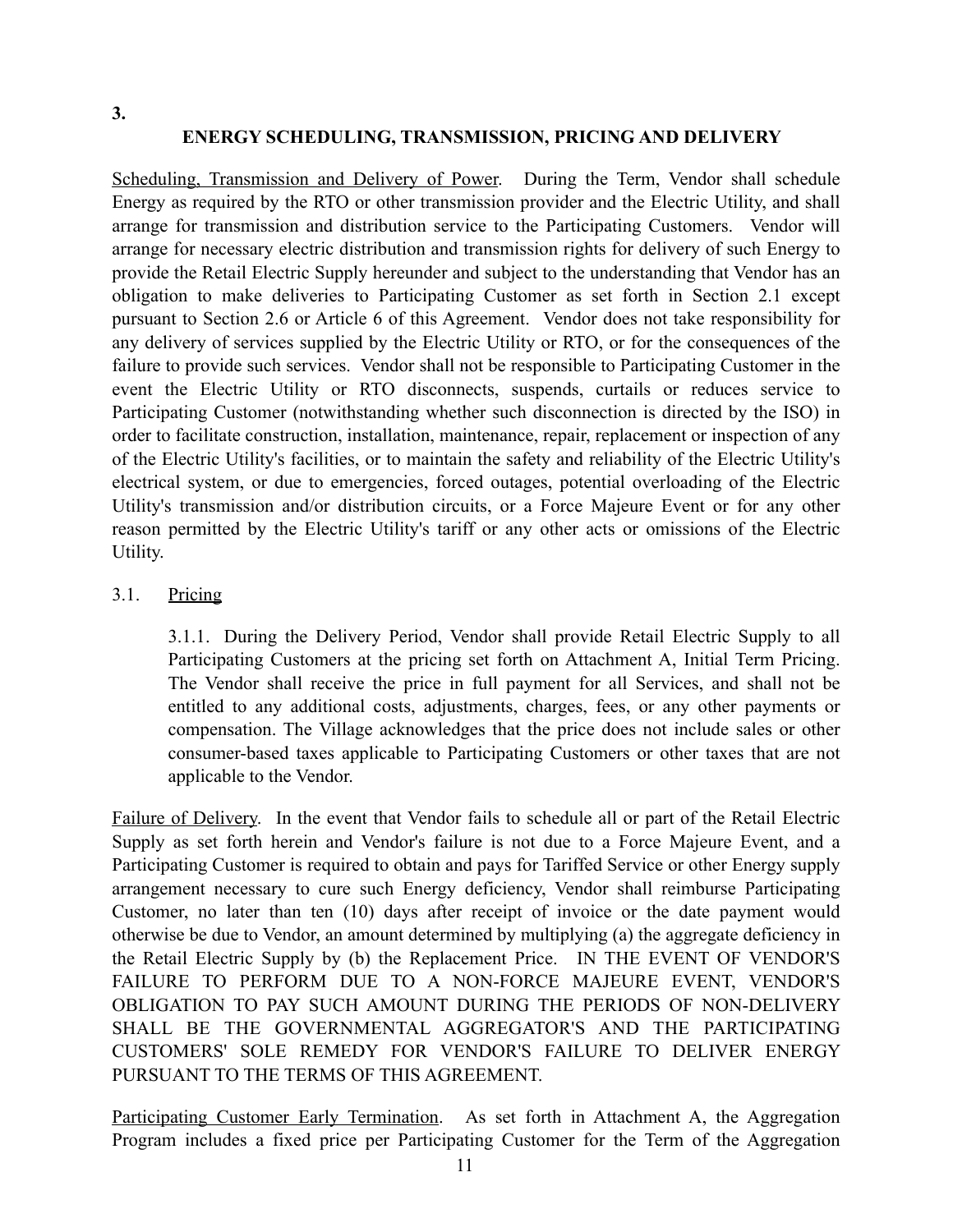Program. As set forth in the Terms of Service, in the event that a Participating Customer terminates (a "Withdrawing Customer") its participation in the Aggregation Program while a fixed price is in effect, Vendor may not charge the Withdrawing Customer an early termination fee, except Vendor may, at any time, contact each Withdrawing Customer for purposes of maintaining such Withdrawing Customer as a Vendor customer.

**4.**

#### **BILLING AND PAYMENTS**

Payment of Switching Fees. The Vendor shall reimburse Participating Customers for any switching fee imposed by the Electric Utility related to the enrollment of a Participating Customer in the Program within 30 days of receiving notice of such switching fee. The Vendor shall not be responsible to pay any switching fees imposed on Participating Customers who switch service from another Alternative Retail Electric Supplier.

Billing. The Electric Utility shall provide consolidated billing and Purchase of Receivables services pursuant to the Electric Utility's tariff provisions and ICC rules applicable to Participating Customers. The Governmental Aggregator acknowledges and agrees that the Electric Utility will bill Participating Customers for Retail Electric Supply and all applicable charges as part of its billing for the distribution of such supply, and that Vendor shall not be responsible for billing Participating Customers. Vendor retains the right to assess late payment fees on, or deem such non-payment a default of Participating Customer, if a Participating Customer fails to pay amounts due within the specified time period for said payments. Vendor may not convert Participating Customer from consolidated billing to dual billing, or from dual billing to consolidated billing, without the prior written consent of the Governmental Aggregator, which consent shall not be unreasonably withheld, conditioned or delayed.

# **5.**

# <span id="page-11-1"></span><span id="page-11-0"></span>**DEFAULT AND REMEDIES**

# 5.1. Event of Default.

5.1.1. A "Village Event of Default" shall mean the occurrence of any of the following and the passage of any cure period set forth therein:

(i) Any representation or warranty made by Village in Article 8 hereunder is false or misleading in any material respect when made or when deemed made; and

(ii) The non-excused failure to perform any material covenant or obligation set forth in this Agreement (other than that set forth in (i) above) and such failure is not remedied within thirty (30) days after written notice thereof unless the cure requires longer than the thirty (30) days to effect and Village is diligently working towards such cure.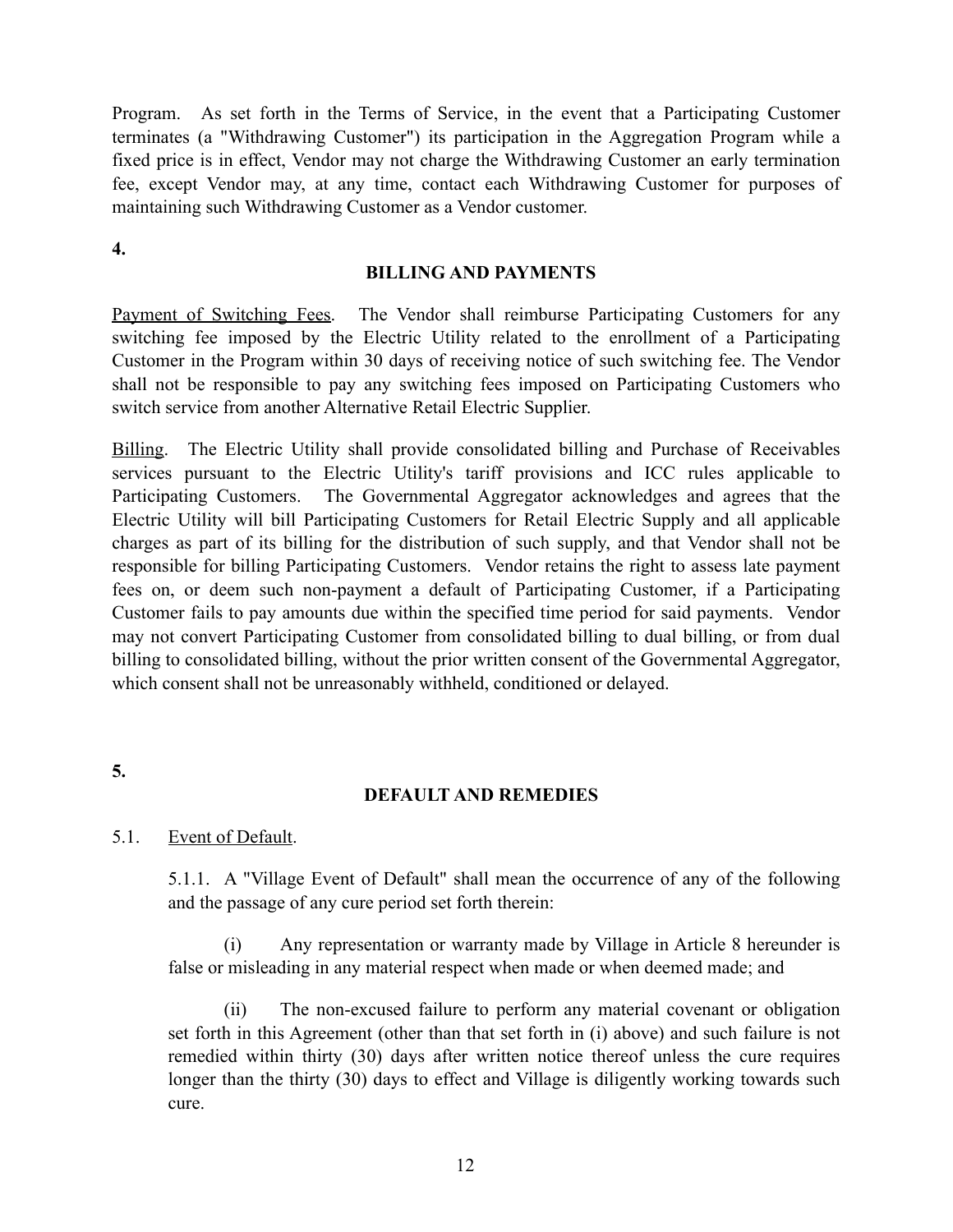5.1.2. A "Vendor Event of Default" shall mean the occurrence of any of the following and the passage of any cure period set forth therein:

(i) the failure to make, when due, any undisputed payment required pursuant to this Agreement if such failure is not fully remedied within ten (10) business days after written notice;

(ii) any representation or warranty made by Vendor in Article 8 hereunder or elsewhere in this Agreement is false or misleading in any material respect when made or when deemed made; and

(iii) the non-excused failure to perform any material covenant or obligation set forth in this Agreement (other than that set forth in (i) above) if such failure is not remedied within thirty (30) days after written notice thereof, unless the cure period reasonably requires more than thirty (30) days to effect and Vendor is diligently working towards such cure.

# 5.2. Rights and Remedies.

5.2.1. Rights and Remedies for a Village Event of Default. Subject to other provisions of this Agreement, if Village is the defaulting Party hereunder, so long as such Village Event of Default shall have occurred and be continuing, Vendor shall have the right to (i) designate a date ("Early Termination Date"), no earlier than the day such notice is effective and no later than sixty (60) days after such notice is effective, on which this Agreement shall terminate and to terminate this Agreement on the Early Termination Date, (ii) suspend performance under this Agreement, or (iii) have all other rights and remedies available at law and in equity. In addition to the foregoing remedies, Vendor shall have the right to seek the remedies of specific performance of Village's and Participating Customers' obligations hereunder and/or injunctive relief to continue to provide Retail Electric Supply hereunder.

5.2.2. Rights and Remedies for a Vendor Event of Default. Subject to other provisions of this Agreement, if Vendor is the defaulting Party hereunder, so long as such Vendor Event of Default shall have occurred and be continuing, Village shall have the right to (i) designate an Early Termination Date, no earlier than the day such notice is effective and no later than 20 days after such notice is effective, and to terminate this Agreement on the Early Termination Date, (ii) suspend performance under this Agreement, and/or (iii) have all rights available at law and in equity. In addition to the foregoing remedies, Village shall have the right to seek the remedies of specific performance and/or injunctive relief.

Notwithstanding any other provision of this Agreement, the remedies set forth in Section 3.3 shall be the sole and exclusive remedies for any failure of Vendor to deliver Retail Electric Supply. As long as Vendor is supplying Retail Electric Supply to the Participating Customers at the price and upon the terms and conditions of this Agreement, Village shall not have the right to terminate this Agreement, suspend performance or pursue other remedies, and Vendor shall have no liability to Participating Customers for damages.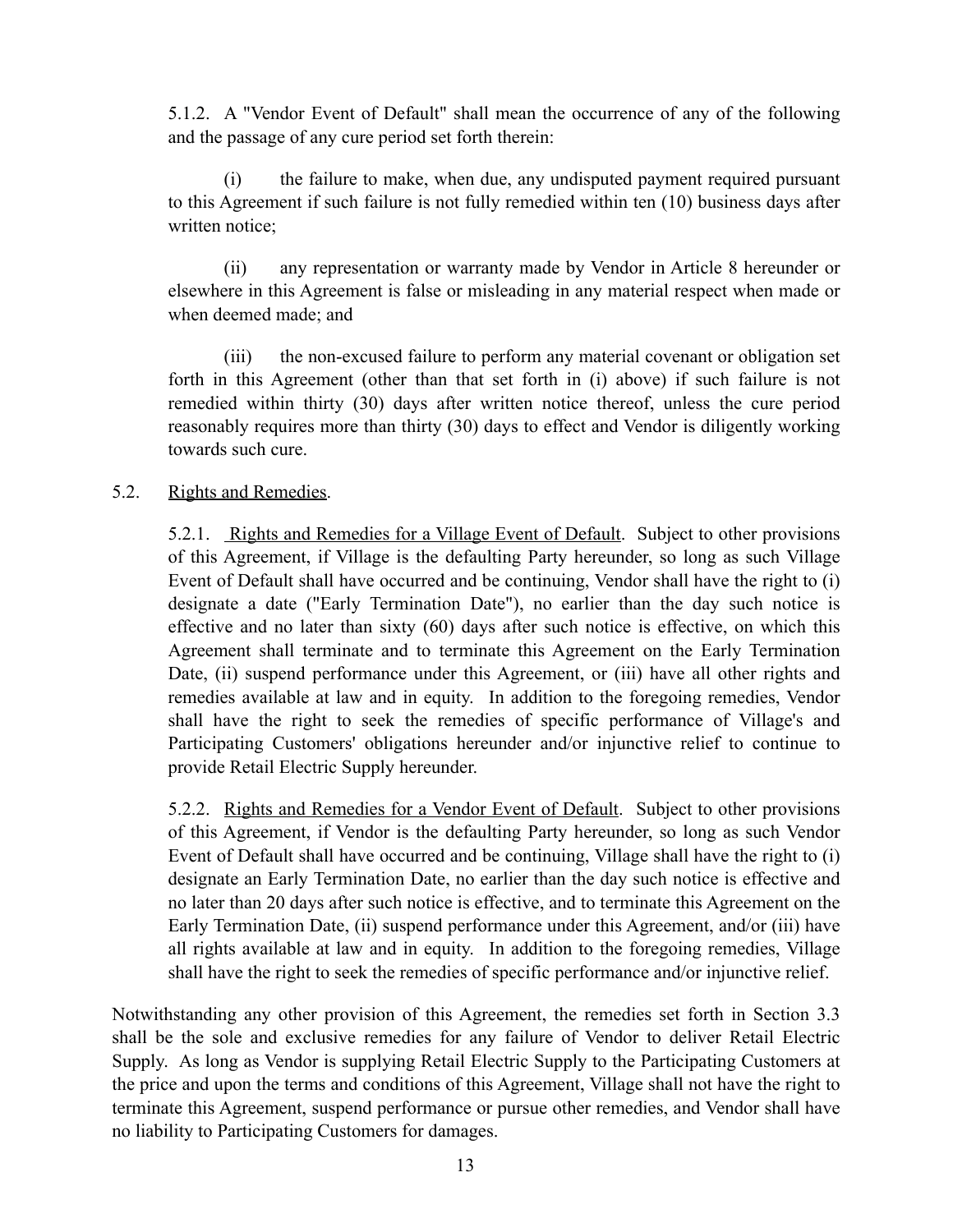5.2.3. Duty to Mitigate. Each Party agrees that it has a duty to mitigate damages and covenants that it will use commercially reasonable efforts to minimize damages it may incur as a result of the other Party's failure to perform pursuant to this Agreement.

**6.**

#### **FORCE MAJEURE**

Excused Failure to Comply. Neither Party shall be considered to be in default in the performance of its obligations under this Agreement, if its failure to perform results directly and specifically from a Force Majeure Event related to the operation of this Agreement. If despite its commercially reasonable efforts, either Party is unable, wholly or in part, to meet its obligations under this Agreement due to a Force Majeure Event, the obligations of each Party, other than the obligation to make payments due for performance rendered hereunder, so far as they are affected by such Force Majeure Event, shall be suspended during such period of the Force Majeure Event. The Party claiming excuse due to a Force Majeure Event shall exercise best efforts and due diligence to remove the inability to perform as soon as reasonably possible so that the affected period shall be no longer than that necessarily affected by the Force Majeure Event and shall exercise best efforts and due diligence to mitigate the effects of the Force Majeure Event. Nothing contained in this Section 6.1 shall be construed as requiring a Party to settle any strike or labor dispute in which it may be involved. The occurrence of Force Majeure Events shall automatically extend the Term and any relevant Cure Period on a day to day basis equal to but not exceeding the length of the Force Majeure Event.

Force Majeure Event. For purposes of this Agreement, a "Force Majeure Event" shall mean any non-economic cause beyond the reasonable control of the Party affected and shall include, but not be limited to, Acts of God, winds, floods, earthquakes, storms, droughts, fires, pestilence, rapture, destructive lightning, hurricanes, washouts, landslides, tornadoes and other natural catastrophes; strikes, lockouts, labor or material shortage, or other industrial disturbances; acts of the public enemies, epidemics, riots, civil disturbances or disobedience, sabotage, wars or blockades; alien (i.e., extraterrestrial) invasion; the failure of facilities, governmental actions such as necessity to comply with any court order, law, statute, ordinance or regulation promulgated by a governmental authority, a change in law or court order; provided, however, that any such discretionary acts, failure to act or orders of any kind by Governmental Aggregator may not be asserted as a Force Majeure Event by Governmental Aggregator; or any other reasonably unplanned or non-scheduled occurrence, condition, situation or threat not covered above and not caused by a Party's action or inaction, which renders either Party unable to perform its obligations hereunder, provided such event is beyond the reasonable control of the Party claiming such inability. A change in economic electric power market conditions shall not constitute a Force Majeure Event. Failure or interruptions, including without limitation, government ordered interruptions, on the systems of generation, transmission or distribution relied upon for supplying Energy under this Agreement shall constitute a Force Majeure Event provided that Vendor has arranged for service on these systems at a level of firmness as required to provide the Retail Electric Supply agreed upon herein.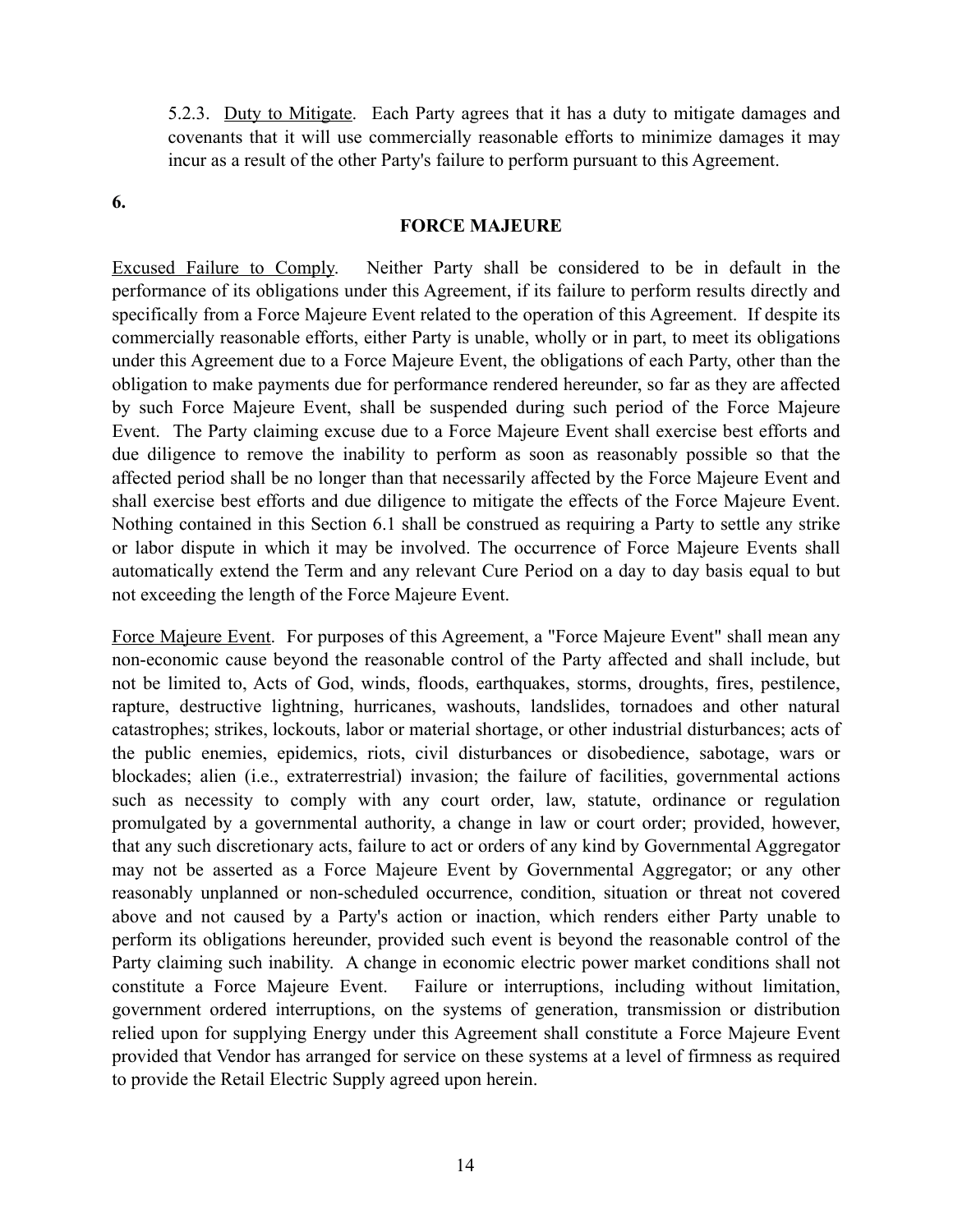Notification. If either Party is unable to perform any of its obligations under this Agreement due to a Force Majeure Event, then said Party shall notify the other Party in writing as soon as possible, but no later than seventy-two (72) hours after the start of the Force Majeure Event. Notwithstanding the foregoing, in the event of an anticipated Force Majeure Event, notice must be provided as soon as possible. The written notice shall include a specific description of the cause and expected duration of the Force Majeure Event.

**7.**

#### **LIMITATION OF LIABILITY**

LIABILITY. IN NO EVENT WILL EITHER PARTY BE LIABLE UNDER THIS AGREEMENT TO THE OTHER, TO A PARTICIPATING CUSTOMER OR TO A THIRD PARTY FOR INCIDENTAL, INDIRECT, SPECIAL, PUNITIVE, EXEMPLARY OR CONSEQUENTIAL DAMAGES, LOST PROFITS OR OTHER BUSINESS INTERRUPTION DAMAGES CONNECTED WITH OR RESULTING FROM PERFORMANCE OR NON-PERFORMANCE OF THIS AGREEMENT, IRRESPECTIVE OF WHETHER SUCH CLAIMS ARE BASED UPON A STATUTE, BREACH OF WARRANTY, TORT (INCLUDING BUT NOT LIMITED TO NEGLIGENCE OF ANY DEGREE), STRICT LIABILITY, CONTRACT, OPERATION OF LAW OR OTHERWISE.

THE PARTIES CONFIRM THAT THE EXPRESS REMEDIES AND MEASURES OF DAMAGES PROVIDED IN SECTION 3 AND ARTICLE 5 OF THIS AGREEMENT SATISFY THE ESSENTIAL PURPOSES HEREOF. FOR BREACH OF ANY PROVISION FOR WHICH SECTION 3.3 OR ARTICLE 5 PROVIDES THE EXPRESS REMEDY OR MEASURE OF DAMAGES, SUCH EXPRESS REMEDY OR MEASURE OF DAMAGES SHALL BE THE SOLE AND EXCLUSIVE REMEDY, THE OBLIGOR'S LIABILITY SHALL BE LIMITED AS SET FORTH IN SUCH PROVISIONS AND ALL OTHER REMEDIES OR DAMAGES AT LAW OR IN EQUITY ARE WAIVED. FOR ALL OTHER PROVISIONS OF THIS AGREEMENT FOR WHICH NO REMEDY OR MEASURE OF DAMAGES IS EXPRESSLY PROVIDED, THE OBLIGOR'S LIABILITY SHALL BE LIMITED TO DIRECT ACTUAL DAMAGES ONLY, SUCH DIRECT ACTUAL DAMAGES SHALL BE THE SOLE AND EXCLUSIVE REMEDY AND ALL OTHER REMEDIES OR DAMAGES AT LAW OR IN EQUITY ARE WAIVED. IT IS THE INTENT OF THE PARTIES THAT THE LIMITATIONS HEREIN IMPOSED ON REMEDIES AND THE MEASURE OF DAMAGES BE WITHOUT REGARD TO THE CAUSE OR CAUSES RELATED THERETO, INCLUDING THE NEGLIGENCE OF ANY PARTY, WHETHER SUCH NEGLIGENCE BE SOLE, JOINT OR CONCURRENT, OR ACTIVE OR PASSIVE. TO THE EXTENT ANY DAMAGES REQUIRED TO BE PAID HEREUNDER ARE LIQUIDATED, THE PARTIES ACKNOWLEDGE THAT THE DAMAGES ARE DIFFICULT OR IMPOSSIBLE TO DETERMINE, OR OTHERWISE OBTAINING AN ADEQUATE REMEDY IS INCONVENIENT AND THE DAMAGES CALCULATED HEREUNDER CONSTITUTE A REASONABLE APPROXIMATION OF THE HARM OR LOSS.

DISCLAIMER. VENDOR DOES NOT WARRANT OR GUARANTEE THE UNINTERRUPTED DELIVERY OF RETAIL ELECTRIC SUPPLY TO AGGREGATION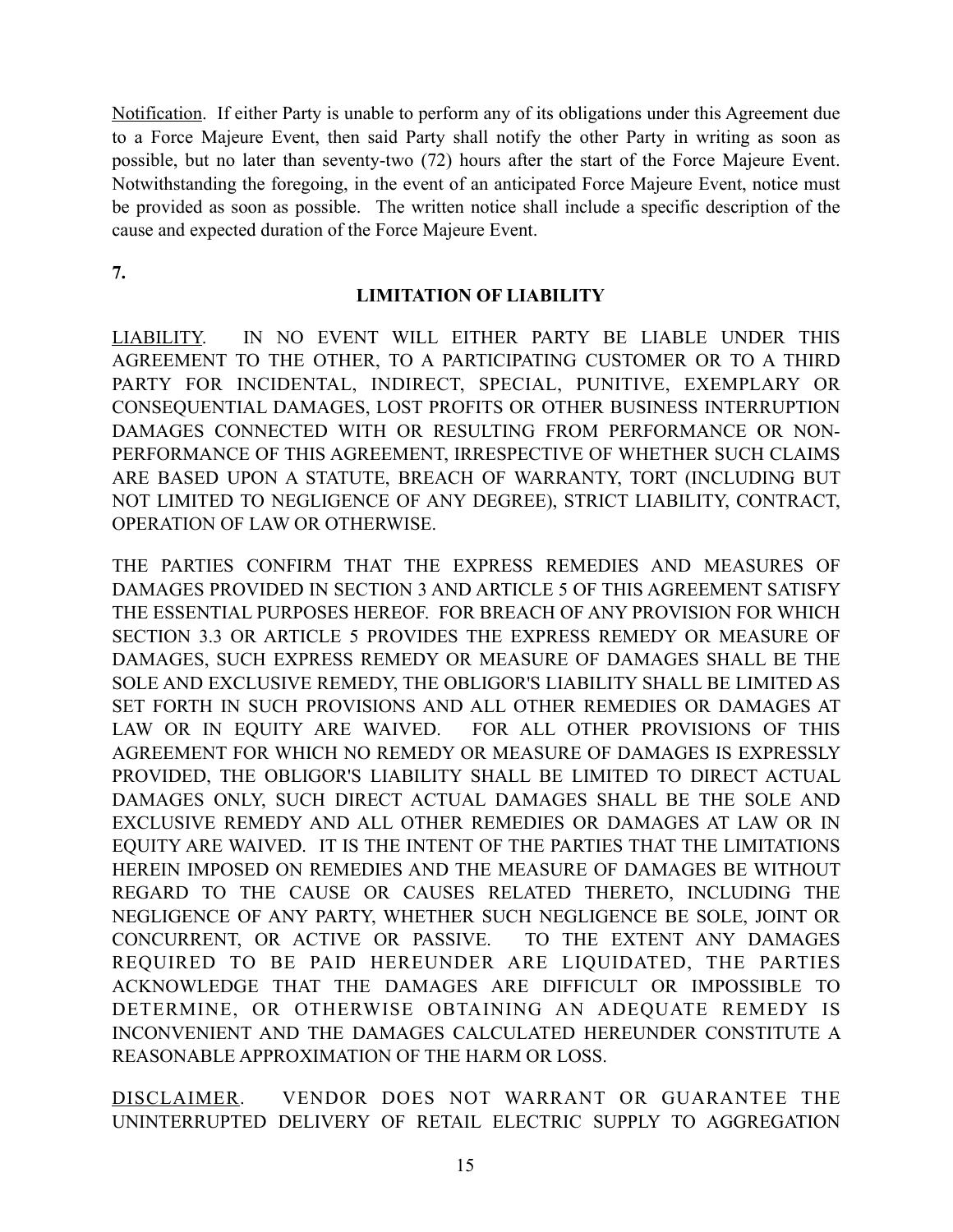PROGRAM CUSTOMERS DURING FORCE MAJEURE EVENTS. VENDOR WILL HAVE NO LIABILITY OR RESPONSIBILITY FOR THE OPERATIONS OF THE ELECTRIC UTILITY, INCLUDING BUT NOT LIMITED TO, THE INTERRUPTION, TERMINATION, FAILURE TO DELIVER, OR DETERIORATION OF ELECTRIC UTILITY'S TRANSMISSION OR DISTRIBUTION SERVICE. EXCEPT AS MAY BE SPECIFICALLY PROVIDED HEREIN, NO IMPLIED WARRANTIES OF ANY KIND, INCLUDING THE IMPLIED WARRANTIES OF MERCHANTABILITY AND FITNESS FOR A PARTICULAR PURPOSE SHALL BE APPLICABLE TO THIS AGREEMENT.

- 7.1. THE VILLAGE SHALL NOT BE LIABLE FOR OR CHARGED ANY ADDITIONAL COSTS OR FEES FOR DISCHARGING ITS OBLIGATIONS UNDER THIS AGREEMENT (INCLUDING, WITHOUT LIMITATION, THE OBLIGATION TO PROVIDE INFORMATION OR COOPERATE).
- 7.2. VENDOR SHALL FULLY REIMBURSE ALL PARTICIPATING CUSTOMERS FOR ALL REPLACEMENT EXPENSES NO LATER THAN TEN (10) DAYS AFTER RECEIPT OF INVOICE FOR ALL EXPENSES INCURRED.

**8.**

# **REPRESENTATIONS AND WARRANTIES**

# 8.1. Representations and Warranties by Vendor.

8.1.1. Vendor hereby represents and warrants to Village as of the Effective Date as follows:

(i) Vendor is a limited liability company, duly formed, validly existing and in good standing under the laws of the State of Illinois and certified as an Alternative Retail Electric Supply in the State of Illinois pursuant to ICC Docket No. 13-0293;

(ii) Vendor has all authorizations from any governmental authority necessary for it to legally perform its obligations under this Agreement or will obtain such authorizations in a timely manner prior to when any performance by it requiring such authorization becomes due;

 (iii) Vendor only retains and shall only retain experience and financially qualified subcontractors that are not governmentally disbarred or otherwise prohibited from performing work for public entities;

(iii) The execution and delivery of, and performance under, this Agreement are within Vendor's powers, have been duly authorized by all necessary action and do not violate, conflict with or breach any of the terms or conditions in its governing documents or any contract to which it is a party or any governmental rule applicable to it;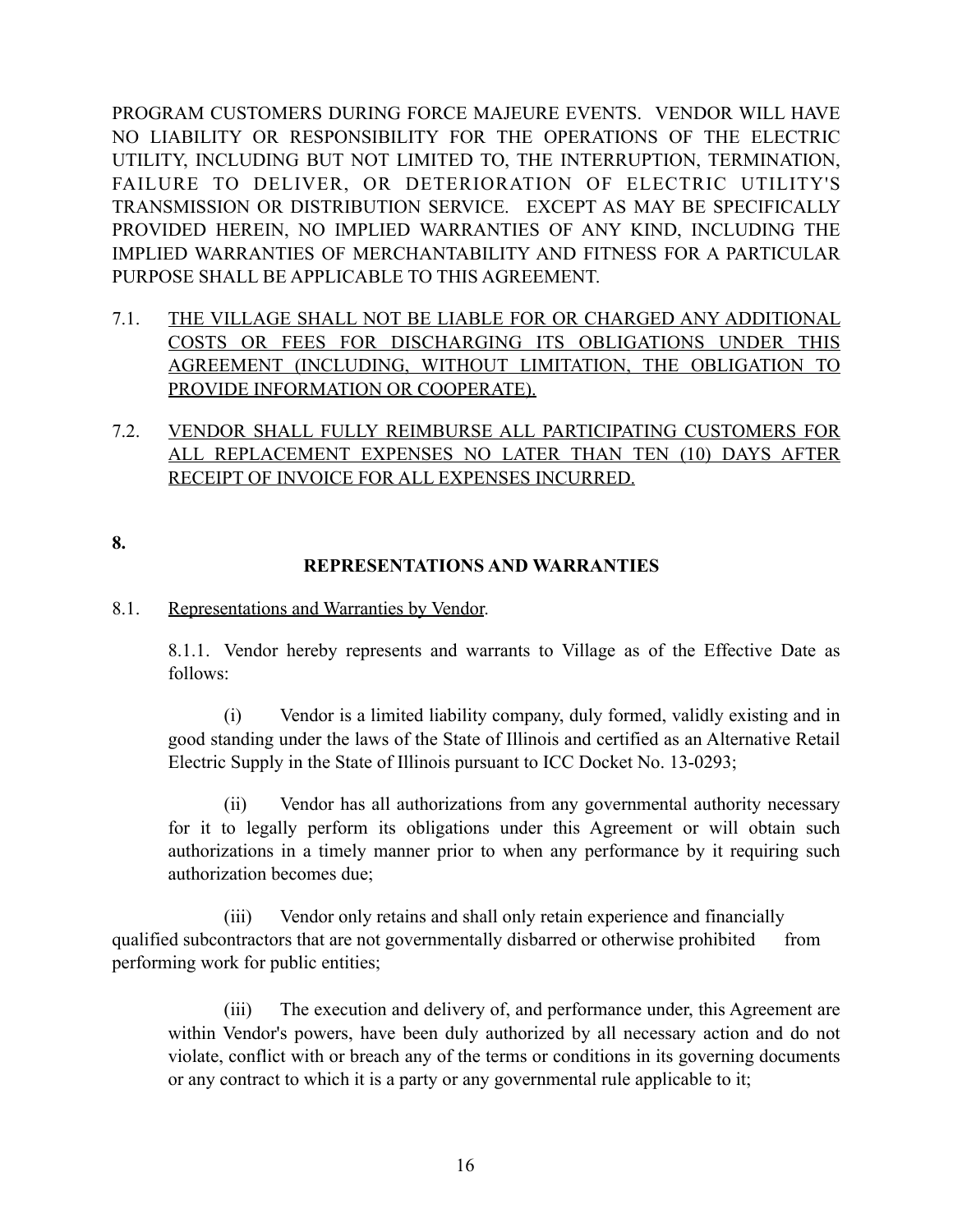(iv) This Agreement has been duly executed and delivered by Vendor, and this Agreement (assuming due authorization, execution and delivery of all Parties) constitutes legal, valid and binding obligations of Vendor enforceable against it in accordance with its terms, subject to bankruptcy, insolvency, reorganization and other laws affecting creditor's rights generally and general principles of equity, regardless of whether such enforceability is considered in a proceeding in equity or at law; and

(v) No Bankruptcy is pending against it or to its knowledge threatened against it.

(vii) None of the documents or other written information furnished by or on behalf of Vendor to the Village contains any untrue statement of a material fact or omits to state any material fact or is misleading;

 (viii) Vendor is not in default with any order, writ, injunction or decree of any court or federal, state, municipal or other governmental department, commission, board, bureau, agency or instrumentality, domestic or foreign, which would prevent Vendor f r o m complying with the terms and conditions of this Agreement;

 (ix) That there are no actions, proceedings or investigations, either threatened or anticipated, pending or threatening Vendor before any court or before any governmental department, commission, board, agency or instrumentality, nor does Vendor know or have reasonable ground to know of any basis for any such action, proceeding or investigation against Vendor which would prevent Vendor from complying with the terms and conditions of this Agreement;

(x) There are no reasonably anticipated Regulatory Events.

# 8.2. Representations and Warranties by Village.

8.2.1. Village hereby represents and warrants to Vendor as of the Effective Date as follows:

(i) Village has complied with all of the requirements under the Act for Village to provide for the aggregation of electrical loads for residential and Small Commercial Retail Customers within the corporate limits of Village as an opt-out program;

(ii) Village has all authorizations from any governmental authority necessary for it to legally perform its obligations under this Agreement;

(iii) The execution and delivery of, and performance under, this Agreement are within Village's powers, have been duly authorized by all necessary action and do not violate, conflict with or breach any of the terms or conditions in its governing documents or any contract to which it is a party or any governmental rule applicable to it; and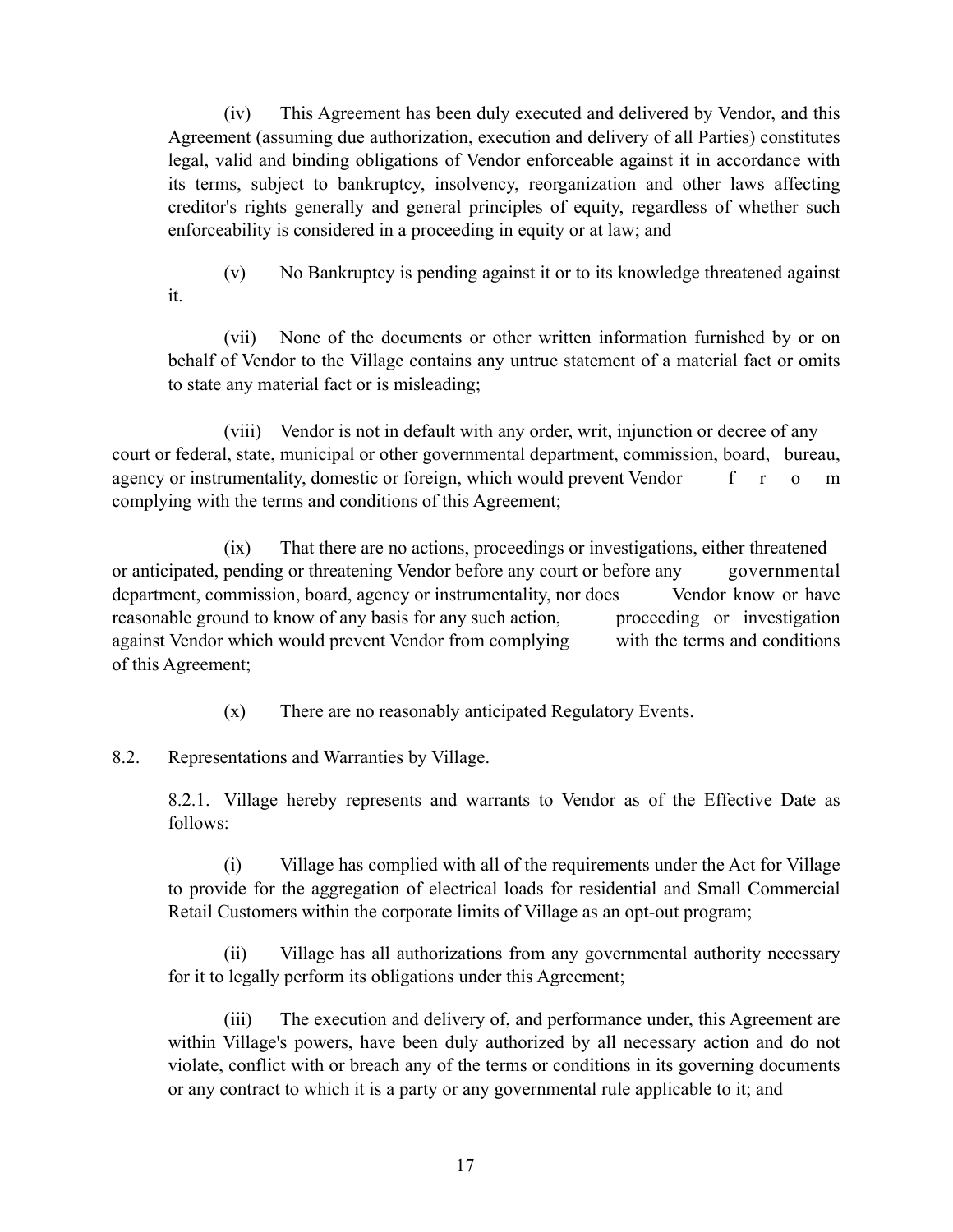(iv) This Agreement has been duly executed and delivered by Village, and this Agreement (assuming due authorization, execution and delivery of all Parties) constitutes legal, valid and binding obligations of Village, enforceable against it in accordance with its terms, subject to applicable bankruptcy, insolvency, fraudulent conveyance, reorganization and similar laws affecting creditors' rights and remedies generally, to general principles of equity, regardless of whether such enforceability is considered in a proceeding in equity or at law.

**9.**

#### **CONFIDENTIAL INFORMATION**

Confidential Information. Any Confidential Information made available pursuant to this Agreement and conspicuously marked or stamped as "Confidential" shall be held in confidence by each of the Parties to protect the legitimate business needs and/or privacy interests of the Parties. With respect to multi-page documents that contain Confidential Information, the Parties may make such a designation by marking or stamping only the first page thereof. The Parties shall identify any matter deemed to be Confidential Information at the time the information is provided. Any information not designated as Confidential Information shall not be covered by the protection contemplated herein, provided, however, that the inadvertent provision of information without a confidential designation shall not itself be deemed a waiver of the Party's claim of confidentiality as to such information, and the Party may thereafter designated the same as confidential, if the information is deemed confidential as set forth herein.

Confidential Information Defined. "Confidential Information" means any and all data and information of whatever kind or nature (whether written, electronic or oral) which is disclosed by one Party (the "Disclosing Party") to the other Party (the "Recipient") regarding itself, its business, the business of its Affiliates, and/or the Aggregation Program. Confidential Information does not include information that: (a) is in the public domain at the time of disclosure; (b) passes into the public domain after disclosure, except by a wrongful act of the Recipient; (c) is disclosed to the Recipient by another not under an obligation of confidentiality; or (d) is already in the Recipient's possession prior to disclosure by the Disclosing Party.

Obligation of Confidentiality. Each Party agrees, for itself and its authorized representatives, to keep confidential all Confidential Information provided hereunder and to use the Confidential Information solely for purposes in connection with this Agreement, except to the extent that the Recipient determines that release of Confidential Information is required by law or regulation. The Recipient shall make commercially reasonable efforts to notify the Disclosing Party if it intends to release any Confidential Information to afford the Disclosing Party an opportunity to seek a protective order prior to disclosure. The obligations for Confidentiality set forth in this Agreement, including but not limited to the non-disclosure obligations and the duty to return Confidential Information upon written request, shall survive the termination of this Agreement for a period of one (1) year thereafter. Nothing in this Section 9.3 shall limit, hinder, or restrict Village from complying with the State Records Act, 5 ILCS 160/1 *et seq*., and the Freedom of Information Act, 5 ILCS 140\1 *et seq.*, any and all subpoenas, orders, directives, or similarly valid requests for documents or information issued by any court of law, governmental entity or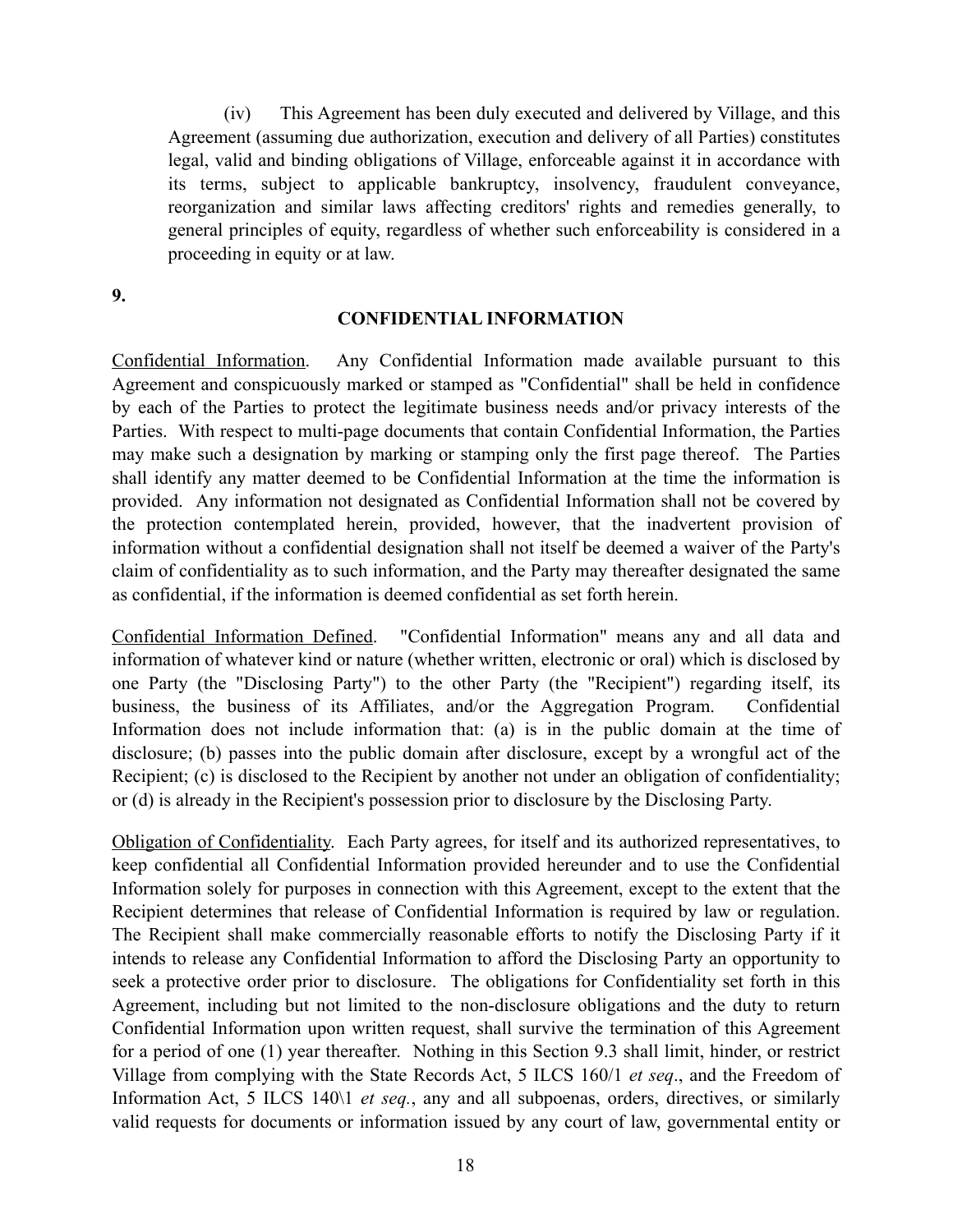administrative entity nor shall Village be found to have violated this provision, or any other provisions of this Agreement, for having fulfilled a valid Public Records Request ,Freedom of Information Request or any subpoenas, orders, directives or similarly valid requests for documents or information issued by any court of law, governmental entity or administrative entity.

**10.**

#### **MISCELLANEOUS**

10.1. Notices. Any notices, requests or demands regarding the services provided under this Agreement and the Attachments shall be deemed to be properly given or made (i) if by hand delivery, on the day and at the time on which delivered to the intended recipient at its address set forth in this Agreement; (ii) if sent by U.S. Postal Service mail certified or registered mail, postage prepaid, return receipt requested, addressed to the intended recipient at its address shown below; or (iii) if by Federal Express or other reputable express mail service, on the next business day after delivery to such express service, addressed to the intended recipient at its address set forth in this Agreement. The address of a Party to which notices or other communications shall be mailed may be changed from time to time by giving written notice to the other Party.

| Eligo Energy IL, LLC                                  | <u>Village</u>                                             |
|-------------------------------------------------------|------------------------------------------------------------|
| For Notices or Inquiries Regarding this<br>Agreement: | For Notices or Inquiries Regarding this<br>this Agreement: |
| Alexander Rozenblat                                   | <b>Clerk Audrey McAdams</b>                                |
| General Counsel                                       | Title: Village Clerk                                       |
| Eligo Energy IL, LLC                                  | Village of Stickney                                        |
| 201 W. Lake St., Ste 151,<br>Chicago, IL 60606        | 6533 Pershing Road<br>Village of Stickney, IL 60459        |
| Phone: 312-600-3763                                   | Phone: 708-749-4400                                        |
| Fax: 312-489-8462                                     | Email: villageclerk@villageofstickney.com                  |
|                                                       | Copies sent to Mayor Jeff Walik                            |
|                                                       | 6533 Pershing Road                                         |
|                                                       | Village of Stickney, IL 60459                              |
|                                                       | Email: $jwalik@village of stickney.com$                    |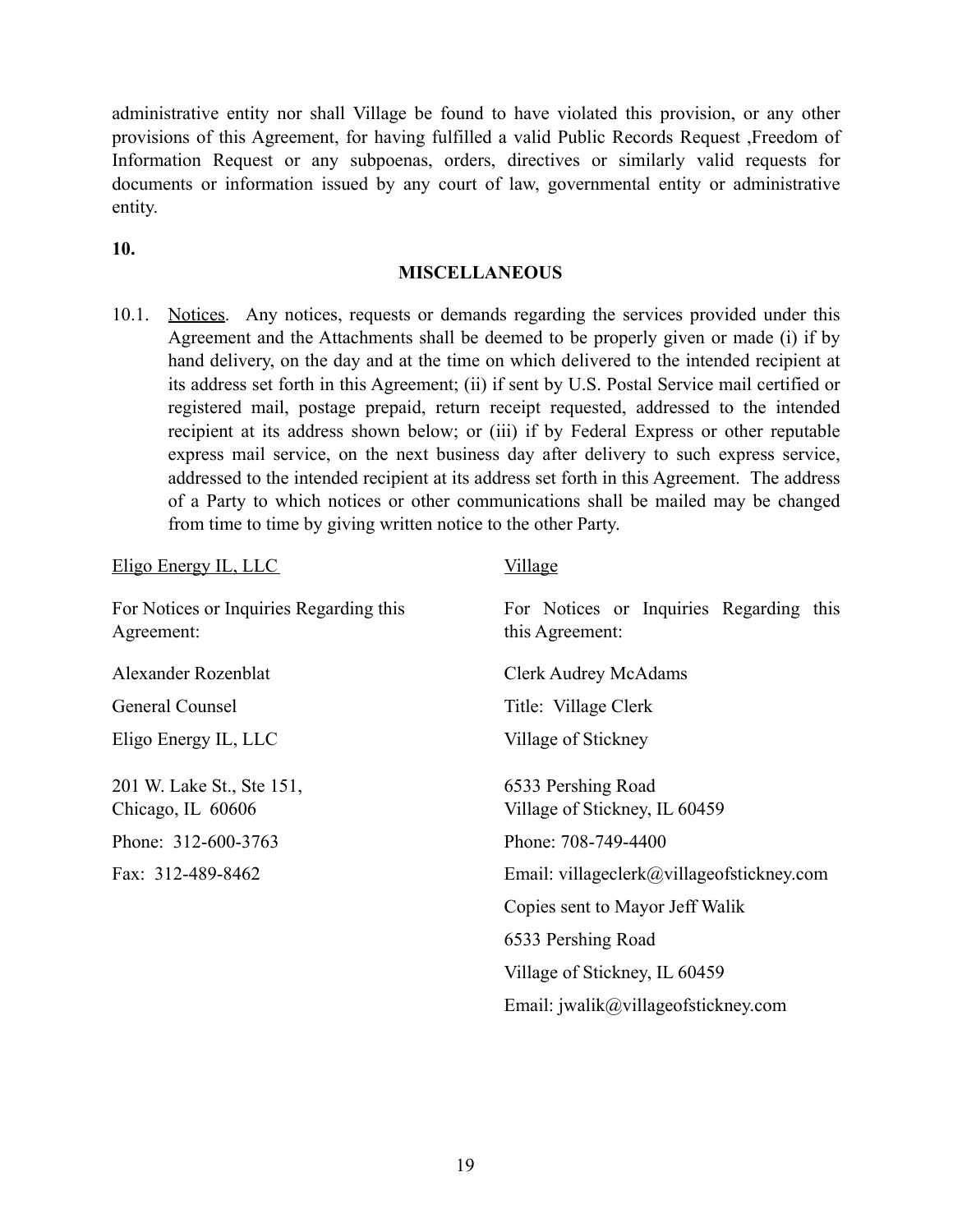Entire Agreement. This Agreement, including all Attachments hereto, contains all of the terms and conditions of this Agreement reached by the Parties, and supersedes all prior oral or written agreements with respect to this Agreement. This Agreement may not be modified, amended, altered or supplemented, except by written agreement signed by all Parties hereto.

Waivers. Any request for a waiver of the requirements and provisions of this Agreement shall be in writing and must be approved in writing by the non-waiving Party. The failure of either Party to insist upon strict performance of such requirements or provisions or to exercise any right under this Agreement shall not be construed as a waiver or relinquishment of such requirements, provisions or rights.

Applicable Law. This Agreement shall be governed by and interpreted in accordance with the laws of the State of Illinois, without regard for the conflicts of law provisions thereof. Jurisdiction and the venue for any cause of action between the Parties relating to the terms of this Agreement shall be solely and exclusively filed in the circuit court of Cook County, Illinois.

Controlling Provisions. In the event of any inconsistency between the terms herein and the terms of the Attachments hereto, the provisions of this Agreement shall control. Vendor shall be entitled to use its Terms of Service as its terms of service for any Participating Customer.

Severability. Any provision in this Agreement that is prohibited or unenforceable in any jurisdiction shall, as to such jurisdiction, be ineffective to the extent of such prohibition or unenforceability without invalidating the remaining provisions or affecting the validity or enforceability of such provision in any other jurisdiction. The non-enforcement of any provision by either Party shall not constitute a waiver of that provision nor shall it affect the enforceability of that provision or the remainder of this Agreement.

Non-Assignability. This Agreement shall not be transferred or assigned by either Party without the express written authorization of the non-assigning Party, which authorization shall not be unreasonably withheld, conditioned or delayed; provided, however, that such authorization may be withheld upon a reasonable determination that the proposed assignee does not have at least the same financial and technical abilities. Notwithstanding the foregoing, Vendor may, without the consent of Village, (a) transfer, sell, pledge, encumber or assign this Agreement or the accounts, revenues or proceeds hereof in connection with any financing or other financial arrangement; (b) transfer or assign this Agreement to an Affiliate of Vendor; or (c) transfer or assign this Agreement to any person or entity succeeding to all or a substantial portion of the assets of Vendor. Upon an assignment pursuant to (b) or (c), Village agrees that Vendor shall have no further obligations regarding future performance hereunder. Either Party's assignee shall agree in writing to be bound by the terms and conditions of this Agreement, including the Attachments. Subject to the foregoing, this Agreement and its Attachments shall be binding upon and inure to the benefit of any permitted successors and assigns, to the extent permitted by law.

Forward Contract. The Parties acknowledge and agree that (a) this Agreement constitutes a forward contract within the meaning of the United States Bankruptcy Code, and (b) Vendor is a forward contract merchant.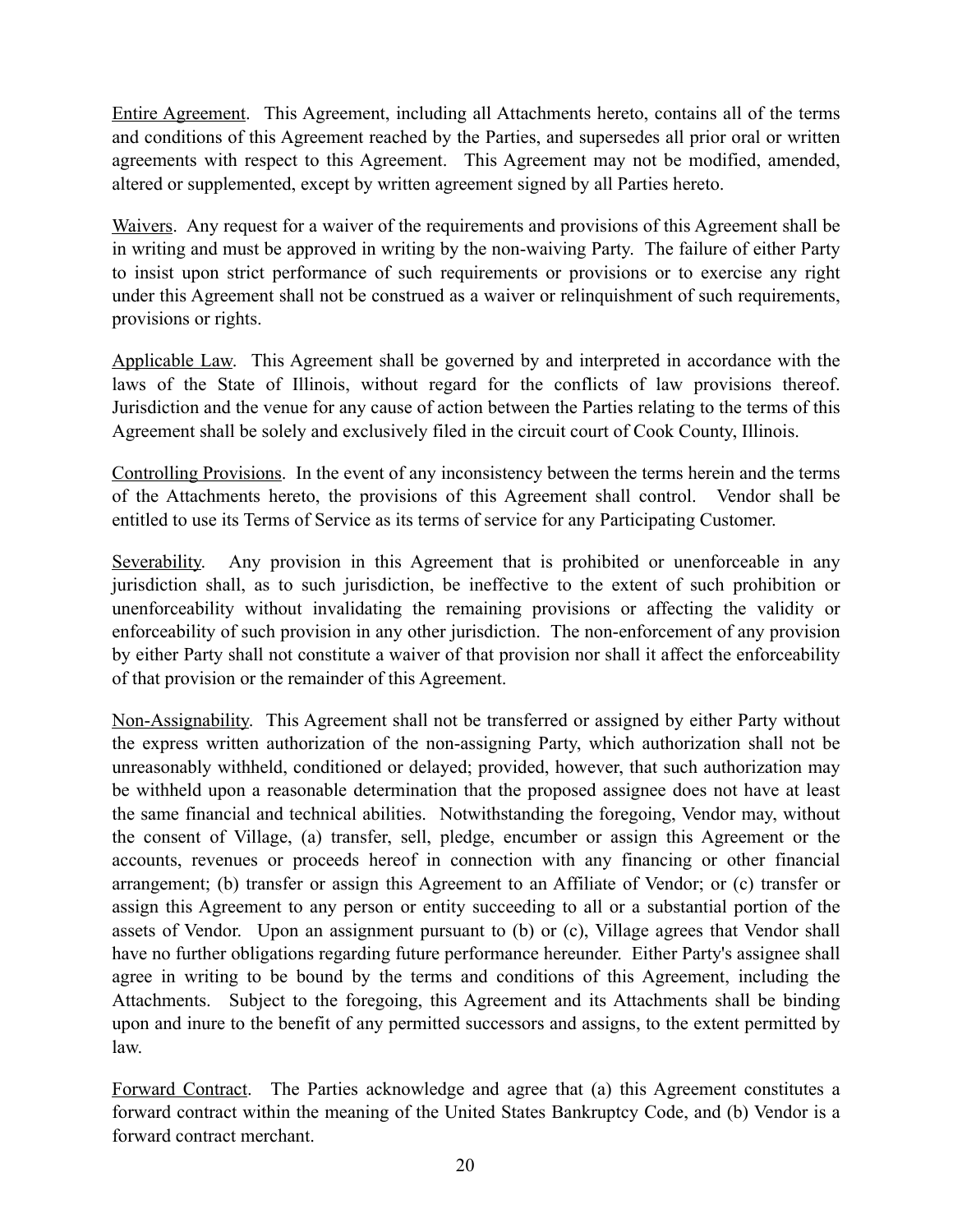Counterparts. This Agreement may be executed in one or more counterparts, each of which shall be deemed an original, but all of which shall together constitute one instrument.

[*Signature page follows*]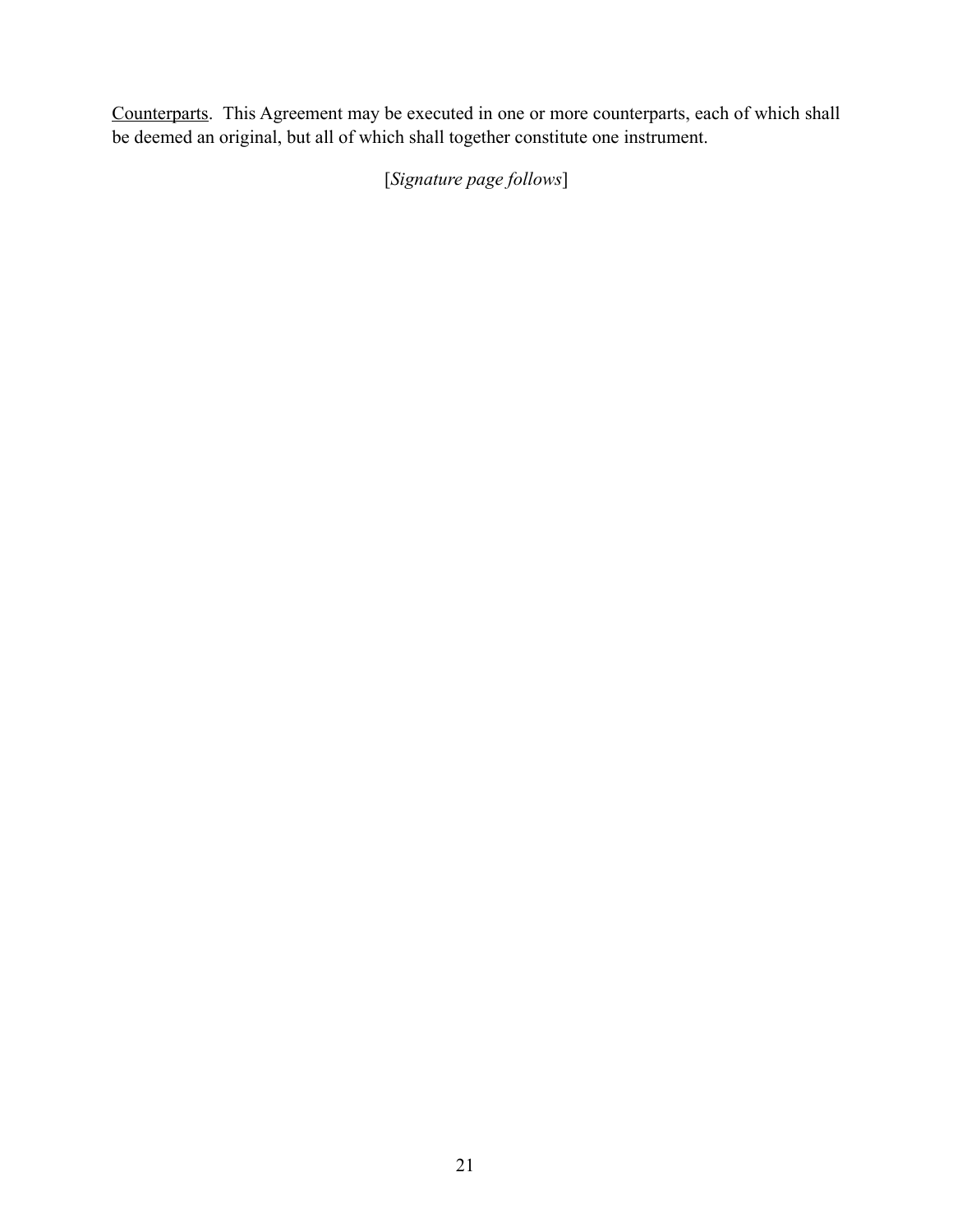IN WITNESS WHEREOF, the Parties have duly executed this Agreement to be effective on the date first written above.

# **ELIGO ENERGY IL, LLC**

**VILLAGE OF STICKNEY, ILLINOIS** 

| Signed: | Signed: |
|---------|---------|
| Name:   | Name:   |
| Title:  | Title:  |
| Date:   | Date:   |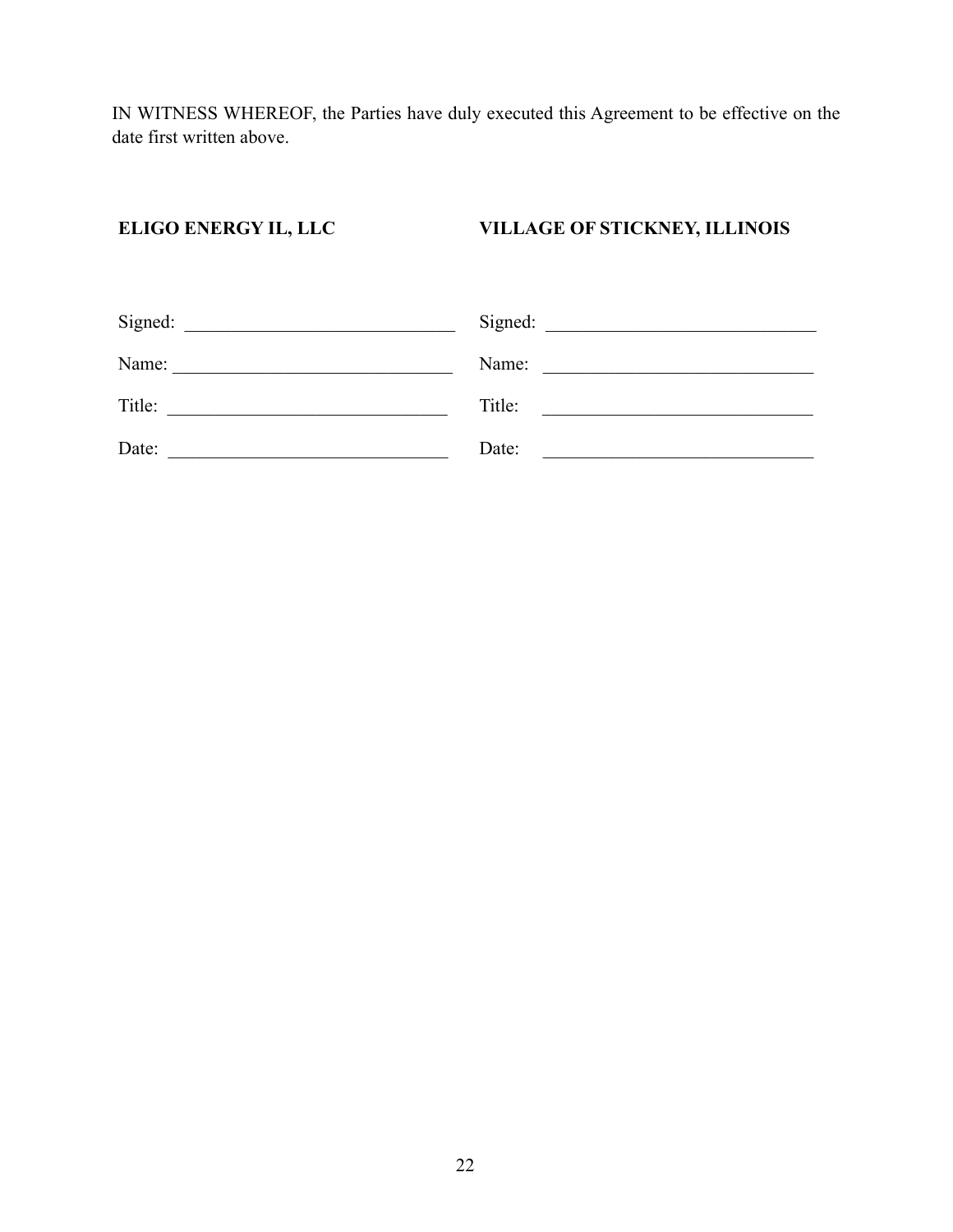# **Term**:

Initial Term: As defined in Section 2.4.1 of this Agreement.

Renewal Terms\*: Renewed by Mutual Agreement

**Initial Term Pricing**: ComEd Price to Compare ("PTC") in effect for each billing cycle ("kWh Rate" or "Price") during the Term of this Agreement.

# **Fees & Obligations**:

- 1. **Administrative Fee.** Vendor and Governmental Aggregator agree that the prices offered during the Term of this Agreement include an administrative fee of \$0.001 per kWh on all electricity consumed and paid for by Participating Customers in the Aggregation Program. The disbursement of funds that accumulate this fee shall be to Illinois Energy Aggregation LLC on the 15<sup>th</sup> of the month following receipt of payment by Vendor from Utility.
- 2. **Civic Free.** Vendor will provide a \$5,000.00 civic fee to the Village per Term.
- 3. **Renewable Energy Certificates.** Vendor shall purchase Renewable Energy Certificates to offset the estimated aggregate electricity usage required to serve the Village residential and small commercial customers in the Aggregation Program.
- 4. **Termination**. Participating Customers may terminate service from Vendor at any time after the Rescission Period without penalty for an early termination fee. Vendor may contact Participating Customer to inform them of prices for electricity supply rates.
- 5. **Switching Fee.** Participating Customers changing residency within the Village shall not be assessed early termination or enrollment fees during the Initial Term if they continue to be enrolled as a Vendor Participating Customer. Vendor shall continue service at the same rate and under the same terms and conditions for any Participating Customer who relocates within the Village prior to the expiration of the Initial Term, provided that the Participating Customer notifies Vendor of his or her desire to do so in the manner required by the Terms of Service set forth in Attachment B. Moving within the Village may cause the Participating Customer to be served for a brief period of time by ComEd.

# **Administrative Services performed by Vendor**:

- Design, print and mail the opt-out letter to all eligible participants including a sheet of Frequently Asked Questions to provide assistance.
- Administer the opt-out process including database preparation, handling of opt-out form information, and final enrollment list compilation.
- Provide a call center to handle information calls.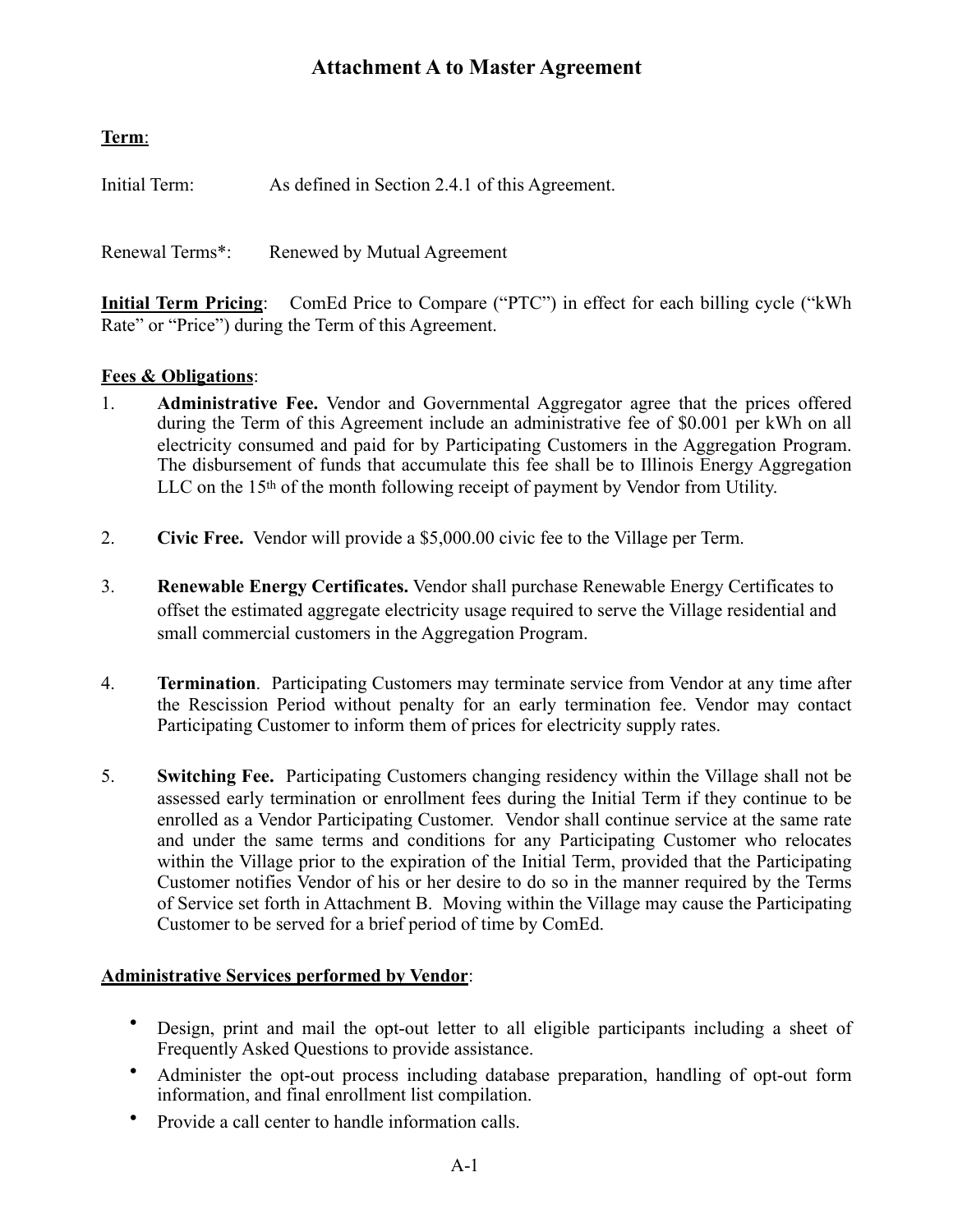- Maintain a database that will include the name, address, Commonwealth Edison account number, and Retail Electric Suppliers' account number of each active Member, and other pertinent information such as rate code, rider code (if applicable), most recent 12 months of usage and demand, and meter reading cycle. The database will be updated at least quarterly. Accordingly, the Provider will develop and implement a program to accommodate Members who (i) leave the Aggregation Group due to relocation, opting out, etc. (ii) decide to join the Aggregation Group; (iii) relocate anywhere within the corporate limits of the Village, or (iv) move into the Village and elect to join the Aggregation Group. This database shall also be capable of removing a Member from the Aggregation Group who has duly opted out of the Program. The Vendor will use this database to perform audits for clerical and mathematical accuracy of Member electric supply bills. The Vendor will make the database available to the Village at any time the Village requests it.
- Member Education: The Vendor shall develop and implement, with the assistance of the Village, as the Village may determine in its sole discretion, an educational program that generally explains the Aggregation Program to all residential and small commercial retail customers in the Village and the Aggregation Group, provides updates and disclosures mandated by Illinois law and applicable rules and regulations, and implements a process to allow any Member the opportunity to opt out of the Aggregation Program according to the terms of the Power Supply Agreement.
- Vendor will assist Village in becoming an EPA Green Power Partner.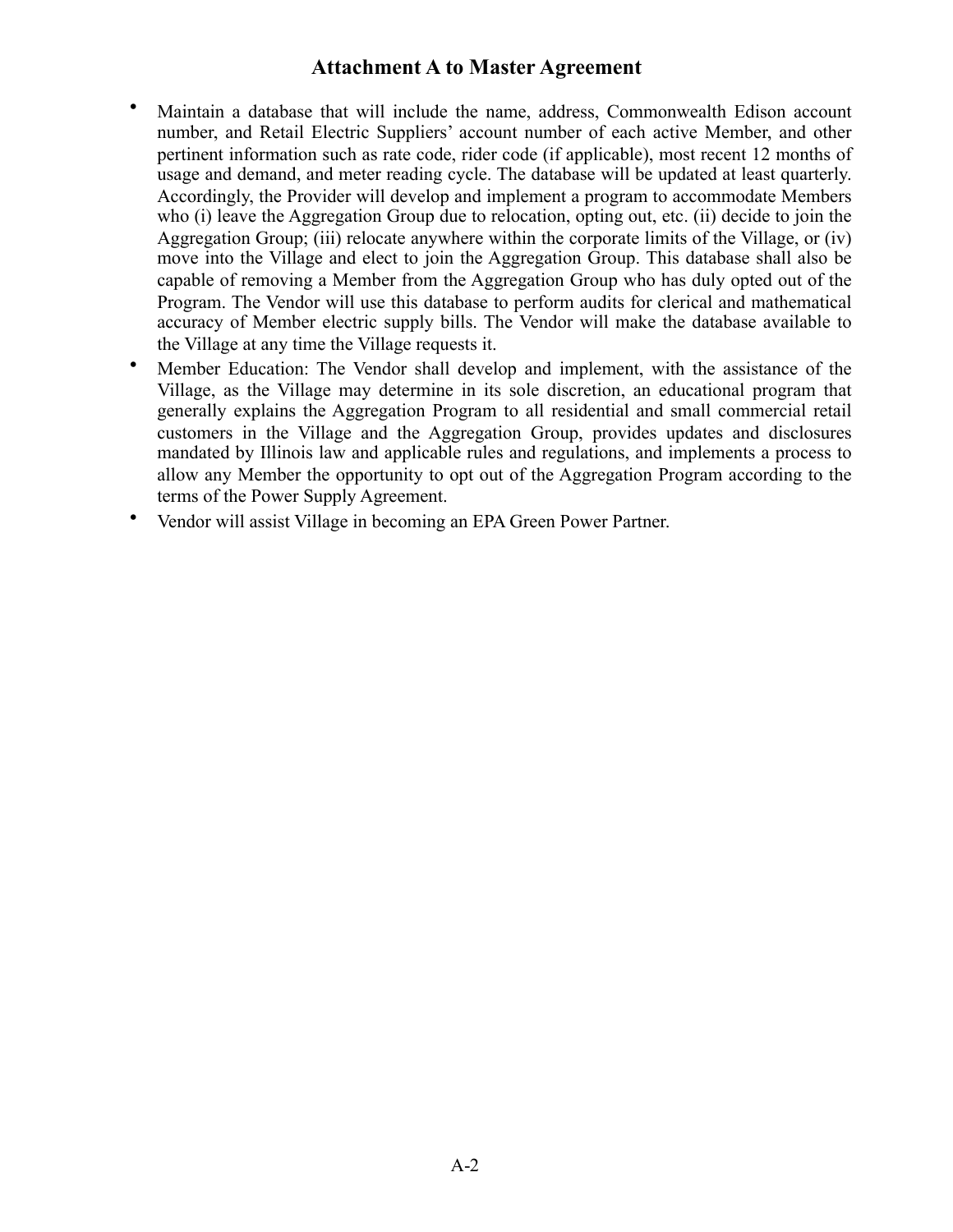Eligo Energy IL, LLC - Terms of Service - Municipal Aggregation Customers

# **Village of Stickney Electric Aggregation Program**

The Village of Stickney, pursuant to the municipal aggregation authority, which passed by a majority of the vote, , selected Eligo Energy IL, LLC ("Vendor" or "Supplier") to supply the aggregation and to administer enrollments as described below. You, the account holder (also referred to as "Customer") for the utility account ("Account") applicable to the service address referenced on the letter accompanying this Opt Out Notice (the "Account"), and Vendor agree to the following terms and conditions. Vendor and Customer (individually referred to as "Party" and collectively as "Parties") agree to the following Terms of Service ("Agreement"), as of [first meter read date in October 2018] (the "Effective Date"). This Agreement authorizes Vendor to change Customer's electric supplier in the territory of Commonwealth Edison (the "Utility").

1. **Price and Service:** For the Initial Term, Customer shall pay the ComEd Price to Compare ("Kwh Rate" or "Price"), multiplied by the billing cycle usage for the Utility account numbers ("Accounts"). Both Parties recognize that components of Vendor's charges include electric tariff charges that are authorized by the Illinois Commerce Commission, Independent System Operator, other state or governmental agencies having jurisdiction, and/or the Federal Energy Regulatory Commission. Any new tariff charges that become effective after the Utility completes Customer's enrollment and Vendor's services commence (the commencement of the "Delivery Period") may be directly passed through to Customer by a corresponding increase in the Price. Vendor shall not impose any fees or charges on Customer other than the Price set forth above. While Vendor does not charge Customer a separate fee to switch to Vendor's service, if Customer is currently receiving electricity pursuant to an agreement with another alternative retail electric supplier, that supplier may charge Customer for switching electricity providers. Customer may compare the fixed price terms herein to market conditions by looking at the rates posted on Vendor's website and on Customer's monthly bill. In addition, Customer shall pay and be responsible for all other amounts related to the purchase and delivery of electricity, including applicable taxes and charges. If Customer is interval metered, Customer shall also be responsible for additional costs resulting therefrom. Please see Vendor's website www.eligoenergy.com for current market conditions and updates.

2. **Enrollment:** (a) Opt-Out Enrollment (Automatic Enrollments due to non-action by DATE). Enrollment is automatic if (i) the account(s) to be served is/are eligible and (ii) Customer does not opt-out of Village's electric aggregation program. IF YOU DO NOT WISH TO PARTICIPATE IN THE AGGREGATION PROGRAM, YOU MUST OPT-OUT BY DATE. YOU CAN OPT-OUT BY RETURNING THE POSTCARD. (b) Opt-In Enrollment (Affirmative Enrollments). Enrollment for the remainder of the current program is open to those who opt-out or are otherwise not automatically enrolled if (i) the account(s) to be served is/are eligible and (ii) Customer chooses to opt-in to the program. You can Opt-In by (1) calling Vendor toll free at 1-888-744-8125 or (2) contacting Vendor online at [www.eligoenergy.com/StickneyVillage](http://www.eligoenergy.com/LeafRivertownship).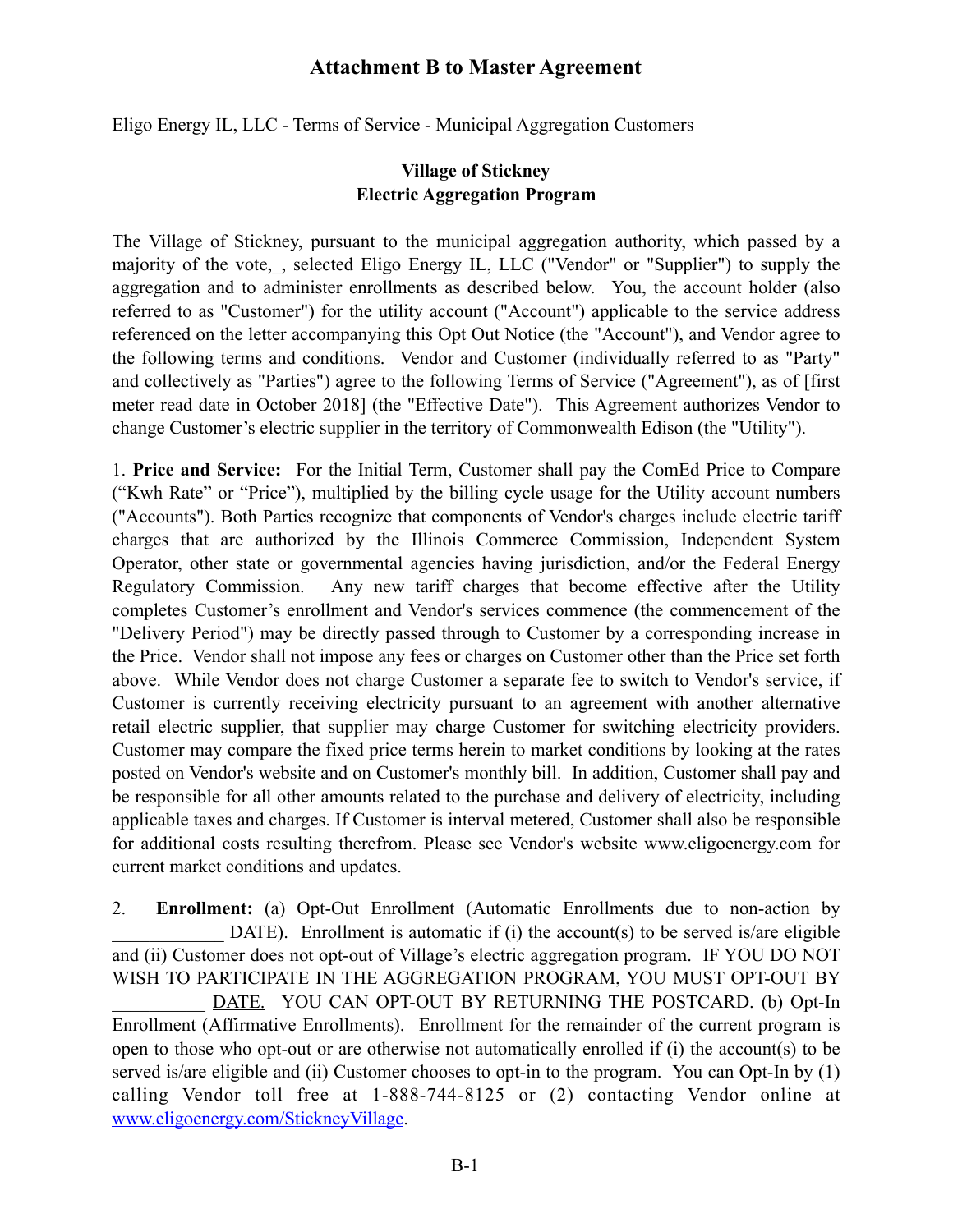3. **Eligibility**: Customer and the Accounts to be served (i) must be located within the jurisdictional boundaries of the Village, (ii) must be served by the Utility on one of the following rate classes: BES, BESH, and RDS (which in general terms apply to residential non-electric space heat service and small commercial customers), (iii) may not be under agreement with another Alternative Retail Electric Supplier, and (iv) must be in good credit standing with the Utility.

4. **Term:** This Agreement shall become binding on the Effective Date, however, this Agreement is contingent upon: (a) successful enrollment by the Utility and (b) the passage of the Rescission Period without effective cancellation by Customer. Successful enrollment by the Utility is dependent upon (i) the eligibility of Customer's Utility accounts, as determined by the Utility, to take service from an alternative retail electric supplier and to participate in the Utility's purchase of receivables program, and (ii) the accuracy and completeness of the information submitted for enrollment. Service will commence on the later of (a) the meter read in [October 2018] or (b) the first meter read date following successful enrollment by the Utility. Service shall remain in effect for 32 months / billing cycles ("Initial Term"), unless terminated pursuant to the terms of this Agreement. This Agreement will start when Vendor provides confirmation to Customer's local distribution company and the local distribution company initiates the change.

5. **Rescission Period**: Customer may cancel enrollment by contacting the Supplier at 312-260-0885 without penalty up to 10 calendar days after the Utility processes the enrollment request (the "Rescission Period").

6. **Termination; Remedies**: If either Party defaults on its obligations under this Agreement (which may include Customer's switching to another electric supplier or the Utility or Customer's failure to pay the Utility), the other Party may terminate this Agreement, as applicable. In addition, if Customer chooses to terminate this Agreement based on a recommendation from the Village in the event that Vendor has materially breached the Aggregation Program Agreement between Vendor and the Village, then Vendor shall not be liable to Customer for any damages or penalties resulting from such termination of this Agreement, including claims related to the price received from the Utility or an alternate retail electric supplier being higher than the Price herein, unless Vendor has also materially breached these Terms of Service.

7. **Renewal**: In the event that Vendor enters into an agreement with the Village to renew the municipal aggregation agreement before the expiration of the Initial Term, between 30 and 60 days prior to the end of the Initial Term or a Renewal Term (whichever is in effect, hereinafter the "Current Term"), Vendor may send Customer an offer for a Renewal Term. This offer will include, without limitation, the new Price, any applicable early termination fees (if any), and the Renewal Term ("Offer"). In the event Vendor does not receive Customer's rejection of the Offer within 21 days, the Offer will be deemed accepted by Customer without the need for further signature or other affirmative action by Customer. If Customer rejects the Offer in the manner directed in the Offer, Customer's Accounts will be returned to Utility service at the end of the Current Term.

8**. Billing and Payment:** Customer will continue to receive one monthly electric bill processed and provided by the Utility for Vendor's charges and Utility's delivery charges on the invoice(s)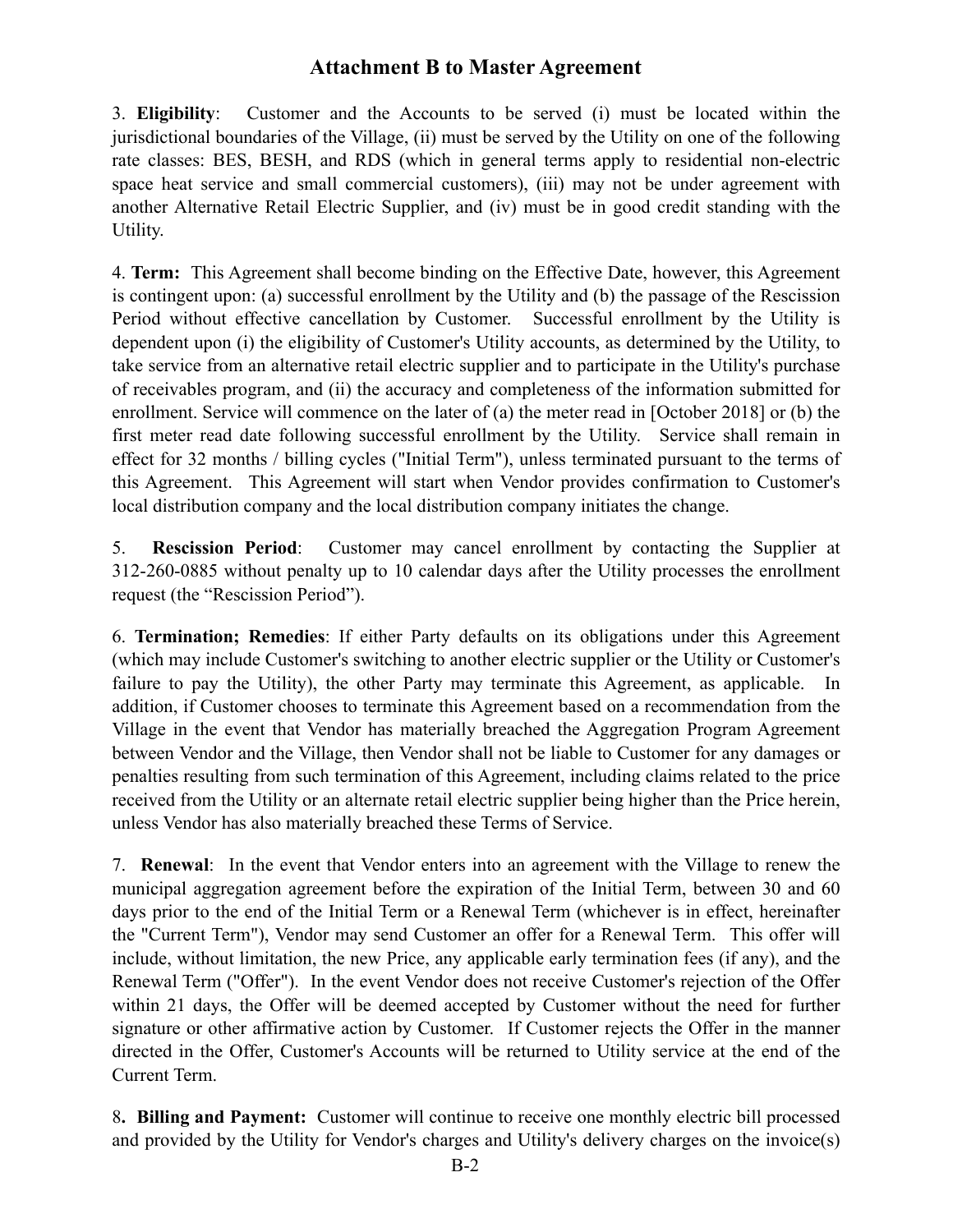Customer receives from the Utility, and such billing and payment shall be subject to the applicable Utility rules regarding billing and payment procedures. Vendor's charges or credits not invoiced through the Utility shall be invoiced or credited, respectively, directly by Vendor. Vendor may cause the Utility to correct previous invoices in the event of invoicing errors. In the event of a Customer bankruptcy, late payment or nonpayment, Vendor has the right to cancel this Agreement.

9. **Taxes**: Any tax levied against Vendor by any governmental entity, exclusive of Vendor's income tax or taxes levied on Vendor's real or personal property, which must be paid by Vendor shall be passed through to and borne and reimbursed by Customer. Customer must provide Vendor with any applicable exemption certificates. Customer shall pay any such taxes unless Vendor is required by law to collect and remit such taxes, in which case Customer shall reimburse Vendor for all amounts so paid.

10. **Contact Information:** For any service question or in the event of an emergency such as a power failure or downed power line, Customer should contact ComEd at 800-334-7661. Customer may contact Vendor at 888-744-8125. For issues concerning this Agreement, Vendor will attempt to resolve the matter within 5 business days of receiving a call or the complaint from Customer. If Customer is not satisfied with the response, or to obtain consumer education materials, Customer may contact the Illinois Commerce Commission at 800-524-0795 or 800-858-9277 for TTY hearing-impaired Customers or visit its website at www.icc.illinois.gov. Customer may also contact the Illinois Attorney General's Office at 1-800-386-5438. Customer shall contact Vendor with any change in Customer's email address and/or withdrawal of consent for electronic retention of customer information.

11. **Customer Relocation:** Vendor will waive any fees if Customer moves to a new address outside the Village's boundaries and provides notice to Vendor that Customer is moving prior to termination.

12. **Assignment:** Customer may not assign this Agreement without Vendor's written consent. Vendor may transfer, assign or sell this Agreement: (a) in connection with any financing; (b) to any of its affiliates; (c) to anyone succeeding to all or substantially all of Vendor's assets or business; or (d) to another supplier licensed by the Illinois Commerce Commission. This Agreement is binding upon Customer and Vendor, and each party's heirs, successors and permitted assigns. Any required assignment notice will be considered to have been made if mailed to the address in Vendor's records for Customer's account. There are no third-party beneficiaries to this Agreement.

13. **Exclusion of Cash Back Bonus**: As a municipal aggregation Customer, Customer is not eligible to participate in Vendor's promotional cash-back or rebate bonus program.

14. **Limitations**: ALL ELECTRICITY SOLD HEREUNDER IS PROVIDED "AS IS", AND VENDOR EXPRESSLY DISCLAIMS ALL OTHER WARRANTIES, WHETHER EXPRESS OR IMPLIED, INCLUDING BUT NOT LIMITED TO ANY IMPLIED WARRANTY OF MERCHANTABILITY OR FITNESS FOR PARTICULAR PURPOSE. IN NO EVENT SHALL EITHER PARTY BE LIABLE UNDER THIS AGREEMENT, WHETHER IN AGREEMENT,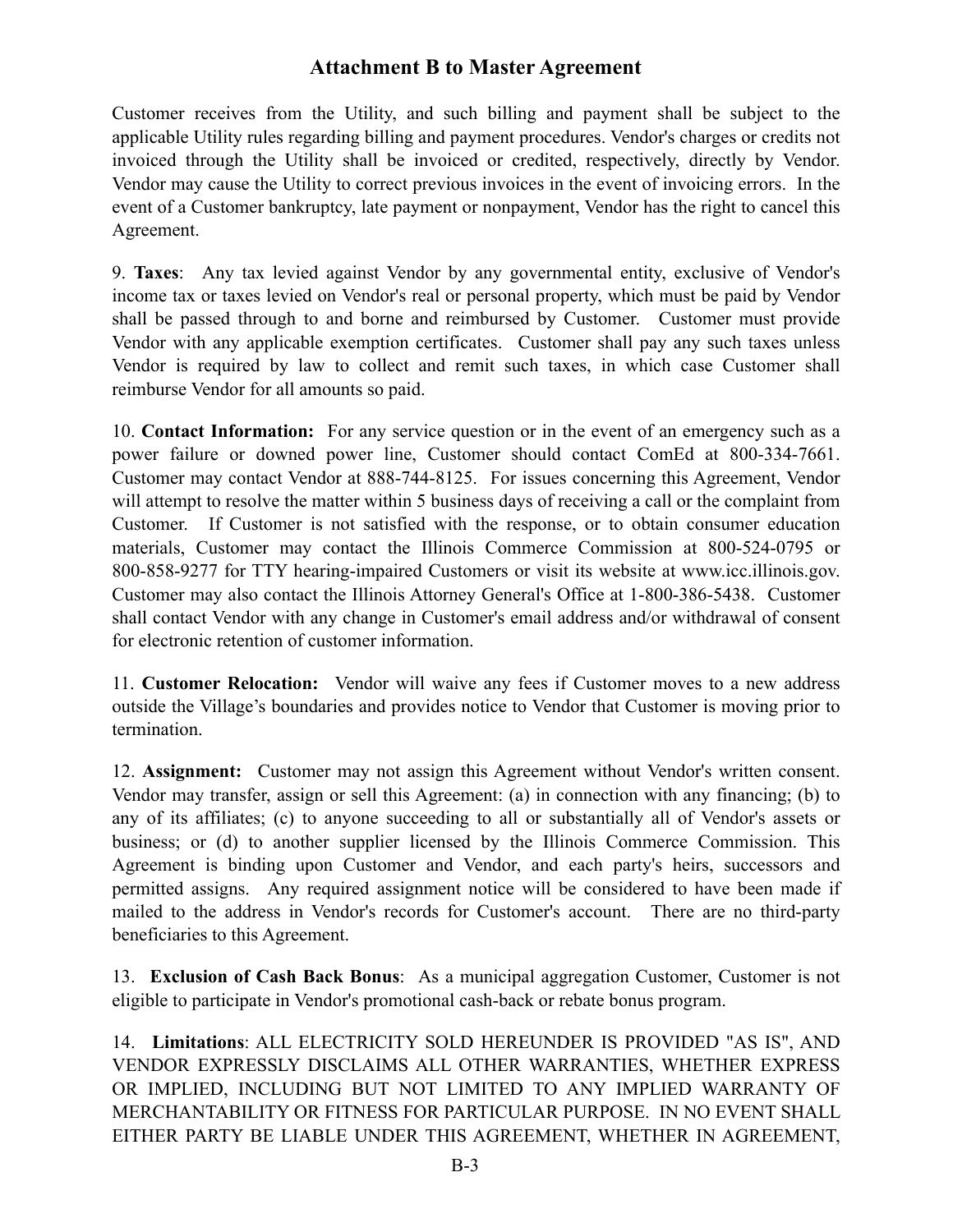# IN TORT (INCLUDING NEGLIGENCE AND STRICT LIABILITY), OR OTHERWISE, FOR INDIRECT, INCIDENTAL, CONSEQUENTIAL, SPECIAL, OR PUNITIVE DAMAGES.

15. **Force Majeure**: Except for Customer's obligation under this Agreement to pay Vendor for its services, neither Vendor nor Customer will be liable to the other for failure to perform an obligation either was prevented from performing due to an event beyond its reasonable control, that could not be remedied by the exercise of due diligence and that was not reasonably foreseeable, including without limitation, acts of God, a condition resulting from the curtailment of electricity supply or interruption or curtailment of transmission on the electric transmission and/or distribution system, interruption of utility service, terrorist acts or wars, and force majeure events of the utility or independent system operator.

16. **Miscellaneous**: This Agreement shall be governed by and construed in accordance with the laws of the State of Illinois, without regard for the conflicts of law provisions thereof. Title, possession, control of the electricity, and risk of loss will pass from Vendor to Customer at the delivery point, which shall be the Utility. Customer appoints Vendor as its agent for the purposes of effectuating delivery, including for receipt of billing and usage data from the Utility. This Agreement shall be considered a Letter of Agency and constitutes the entire agreement between the Parties, superseding all verbal and written understandings. This Agreement shall only be amended in a writing signed by both Parties or with notice from Vendor to Customer as described above. Customer should contact the Utility in the event of an electric emergency at the following numbers: for ComEd residential customers, 1-800-Edison-1; for ComEd business customers, 1-877-4-ComEd-1. Future correspondence may be sent by Vendor to Customer via first class mail and/or electronic mail.

**ACCEPTANCE OF AGREEMENT:** This Agreement is hereby unconditionally accepted. Eligo Energy IL, LLC is authorized to switch Customer's utility supplier for the generation service charge. I will notify and/or cancel any previous agreement I may have in place with any other supplier, if applicable.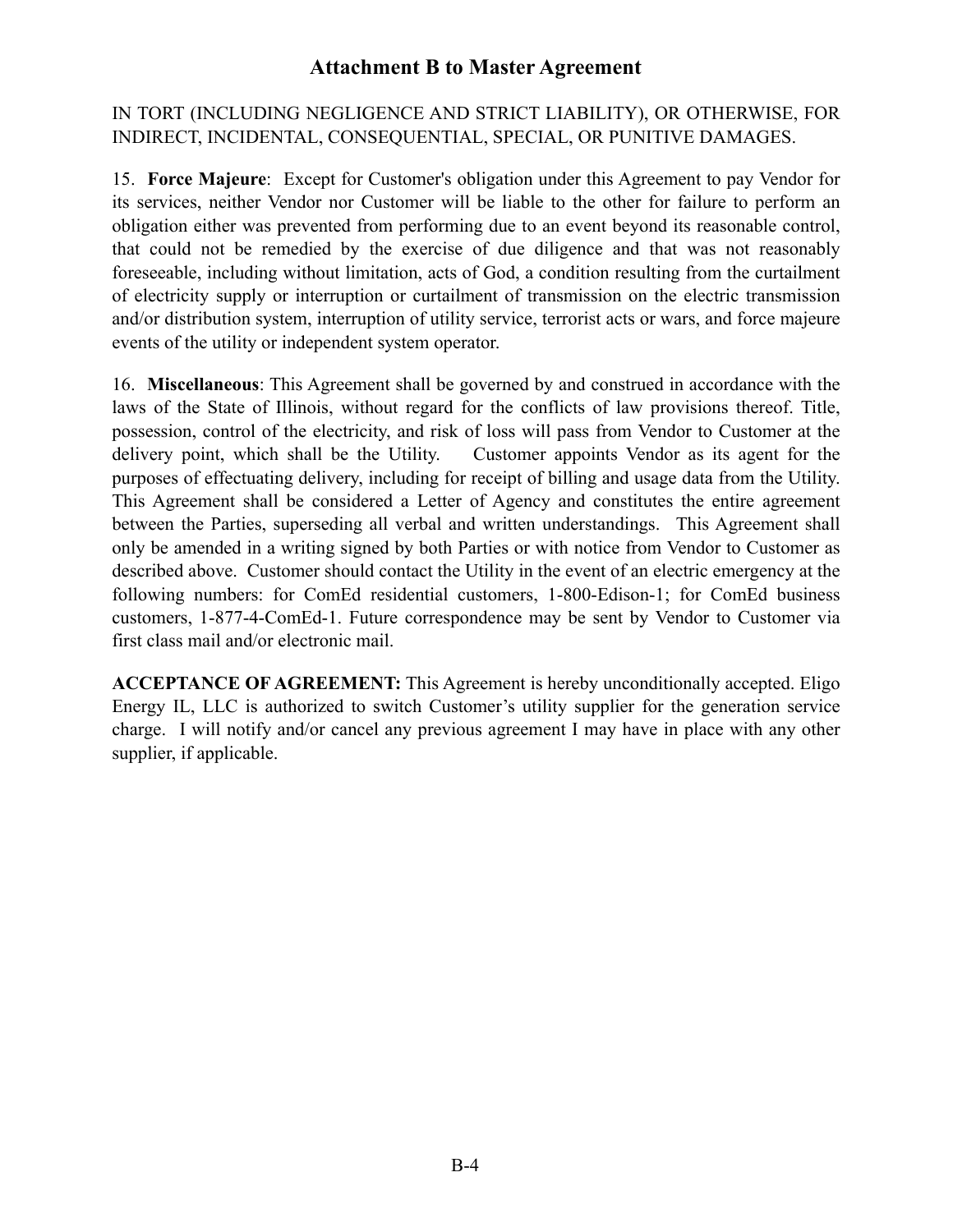**Plan of Operation and Governance Adopted by Village**